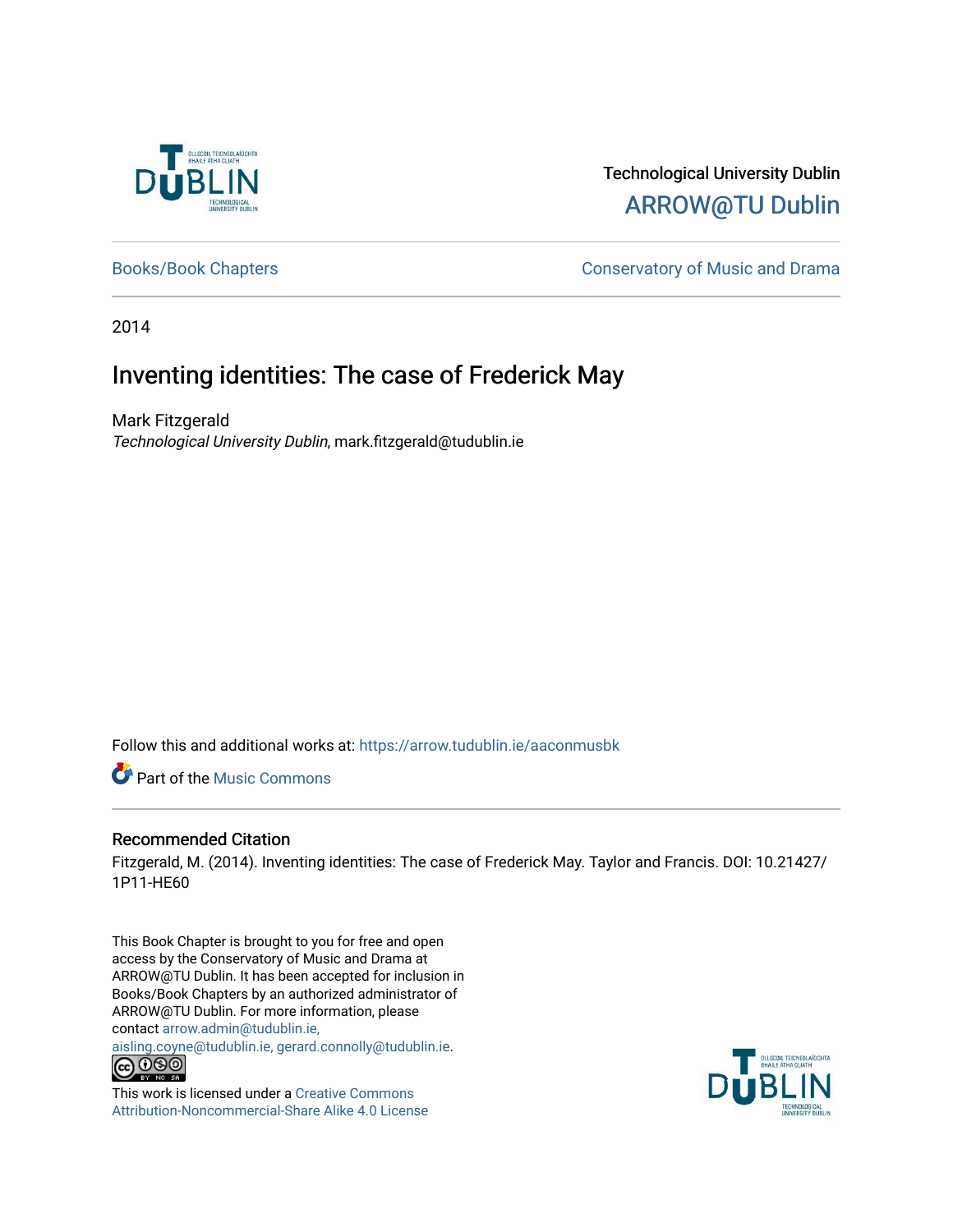#### **Inventing Identities: The Case of Frederick May**

#### *Mark Fitzgerald*

#### **Introduction:**

In the closing scene of Tom Stoppard's play *The Invention of Love*, Oscar Wilde, living in Dieppe as Sebastian Melmoth, tells A. E. Housman, the central figure of the play, that 'biography is the mesh through which our real life escapes.'<sup>1</sup> This meeting, of central importance to the play, never in fact occurred, but as Stoppard remarked he was 'not going to be thwarted by a mere detail like that.'<sup>2</sup> Indeed, why would he? Reality does not necessarily make great theatre and besides the lacunae in Housman's biography positively invite the writer to fill them with imaginings. Of course, the scholar is defined by their refusal to allow flights of fancy that contravene the known facts, as Houseman explains earlier in the play to his younger self: 'Poetical feelings are always a peril to scholarship. There are always poetical people ready to protest that a corrupt line is exquisite ... To be a scholar is to strike your finger on the page and say, "Thou ailest here, and here."<sup>3</sup> And yet, scholars can be just as ready to plumb for the poetical tale when it supports an attractive idea.

This chapter focuses on the composer Frederick May (1911–85), who is acknowledged as a key figure in the history of art music in Ireland in the twentieth century. Despite this there has been no serious biographical study to date and commentary on his music has generally been relatively facile. Reconstructing May's life would pose

<sup>1</sup> Tom Stoppard, *The Invention of Love* (London, 1997), p. 93.

<sup>2</sup> Ira Nadel, *Double Act: A Life of Tom Stoppard* (London, 2002), p. 508.

<sup>3</sup>Stoppard, *The Invention of Love*, pp. 36–7.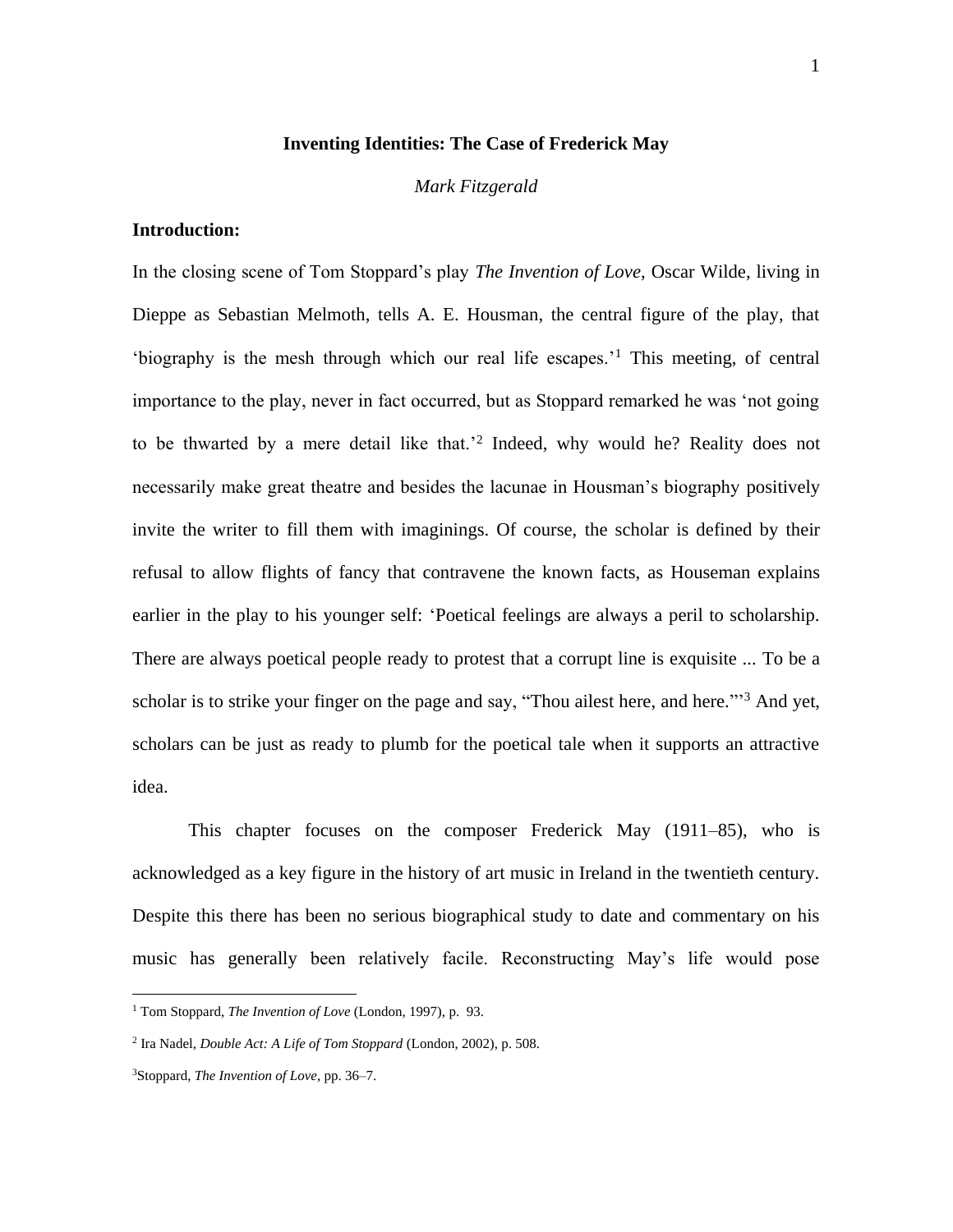formidable challenges for any author; due to a chaotic later life marred by alcoholism when, apparently homeless, he took to sleeping at night in Grangegorman asylum in Dublin, there is no substantial body of private papers for anyone to draw on and while there are plenty of people who can remember the late years of May's life when he was to a certain extent recognized for his work, finding people who can recall the early years of May's life is far more difficult. This study is neither a new biographical study of May, nor will it analyse in detail any of the music. Instead I will take the various frayed threads of May's life, pulling at different ones to see how they have been viewed, ignored or even reset by various musicological and journalistic commentaries in the hope of illuminating both the music and the underlying concerns of musical commentators in Ireland. Rather therefore than structuring this in a conventional chronological manner I will begin by providing a brief synopsis of May's compositional career as it appears in the main musicological studies. 4

<sup>4</sup> While this narrative can be found in most recent musicological studies the main texts are Joseph Ryan, 'Nationalism and Music in Ireland', Ph.D diss, (Maynooth, 1991) and 'Frederick May' in *Dictionary of Irish Biography* http://dib.cambridge.org; Philip Graydon, 'Modernism in Ireland and its cultural context in the Music of Frederick May, Brian Boydell and Aloys Fleischmann,' M.A diss. (Maynooth, 1999) and the eponymous article in Gareth Cox and Axel Klein (eds), *Irish Music in the Twentieth Century*, Irish Musical Studies 7 (Dublin, 2003); Axel Klein, *Die Musik Irlands im 20. Jahrhundert* (Hildesheim, 1996), 'The Composer in the Academy II', in Charles Acton and Richard Pine (eds), *To Talent Alone: The Royal Irish Academy of Music 1848–1998* (Dublin, 1998) and 'Irish Composers and Foreign Education: A Study of Influences', in Patrick F. Devine and Harry White (eds), *The Maynooth International Musicological Conference 1995. Selected Proceedings: Part One*, Irish Musical Studies 4 (Dublin, 1995); Robert W. Wason, Robert W. Wason, 'Interval Cycles and Inversional Axes in Frederick May's String Quartet in C minor', in Gareth Cox and Axel Klein (eds), *Irish Music in the Twentieth Century* (Dublin, 2003). There are some slight variations between these particularly as regards dates and these will be examined later.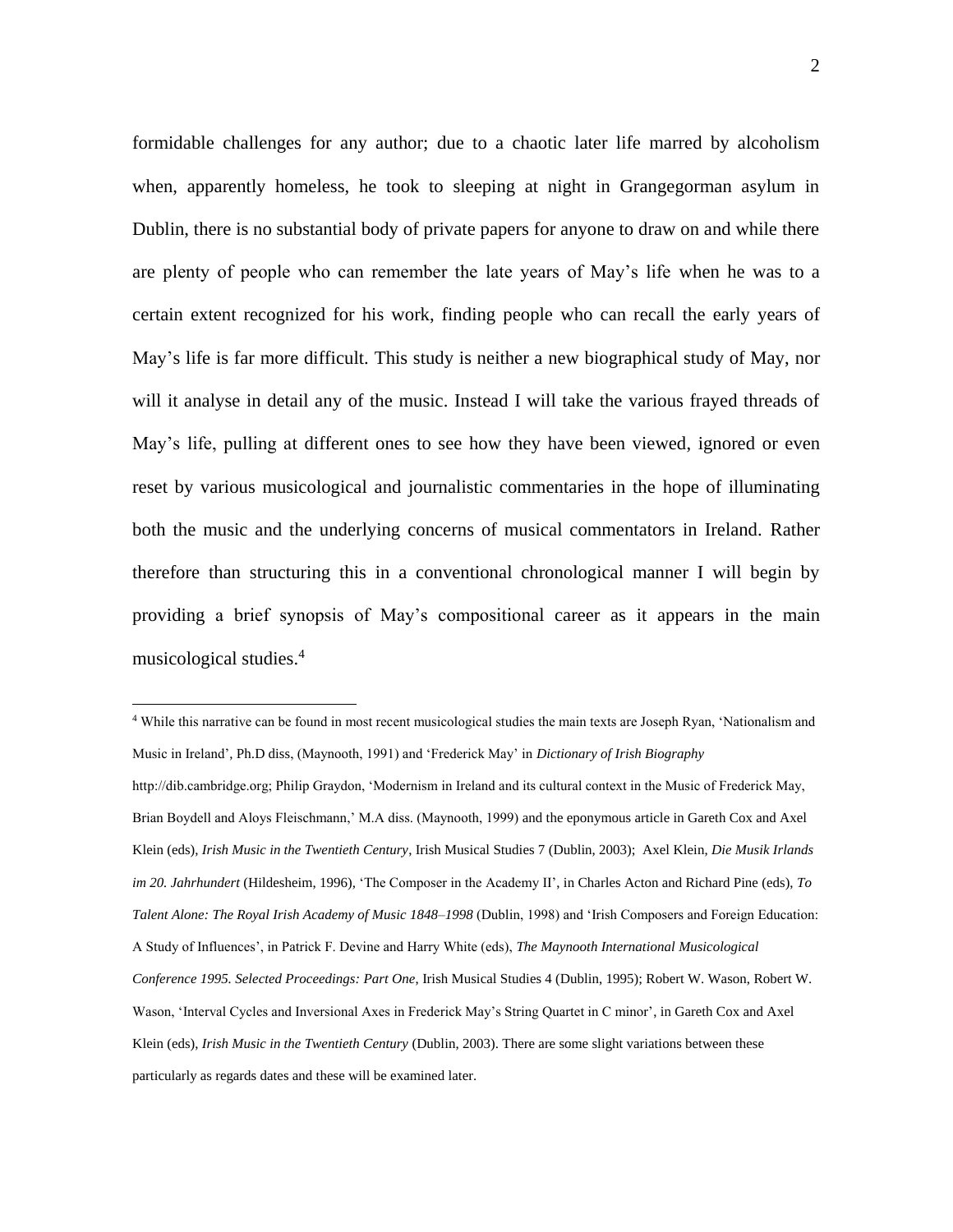Born in Dublin, May studied music at the Royal Irish Academy of Music under the tutelage of John Larchet before studying for a Mus. B at Trinity College Dublin.<sup>5</sup> He then studied composition in London at the Royal College of Music for several years with Ralph Vaughan Williams and Gordon Jacob. In 1933 his Scherzo for orchestra was performed in London, as a result of which he won a travelling scholarship. Instead of setting off at once he waited until either late 1935 or early 1936 to travel to Vienna in order to study with Alban Berg (1885–1935), but unfortunately Berg died on 23/24 December 1935.<sup>6</sup> May therefore studied for some time with Egon Wellesz (1885–1974), another Schoenberg pupil, who introduced May to serialism. Simultaneously, in 1936, May was also appointed as John Larchet's successor as Director of Music at the Abbey Theatre Dublin, a post he held until 1948. At some stage between 1933 and 1936 he composed the work which is today seen as his masterpiece, the String Quartet in C minor. This was followed by a small output of pieces; *Symphonic Ballad*, *Spring Nocturne*, *Lyric Movement for Strings*, *Suite of Irish Airs*, *Songs from Prison* and a number of short songs and arrangements. His last

<sup>5</sup> The extent of the possible influence of his piano teacher Michele Esposito has been overlooked though May described how Esposito 'managed to spare the time too to look through and advise on the juvenile efforts of a young would-be composer.' Frederick May 'Intermezzo', in Charles Acton and Richard Pine (eds), *To Talent Alone: The Royal Irish Academy of Music 1848–1998* (Dublin, 1998), p. 392.

<sup>6</sup> Joseph Ryan and Philip Graydon place May's arrival after the death of Berg, conjuring the poignant image of May, arriving in Vienna only to find his proposed teacher was dead: Ryan, 'Nationalism and Music in Ireland', p. 405 and 'Frederick May' in *Dictionary of Irish Biography* http://dib.cambridge.org; Graydon, 'Modernism in Ireland' in Cox and Klein (eds), *Irish Music in the Twentieth Century*, p. 58. Axel Klein places May's arrival slightly earlier, but at a point in 1935 when Berg was already fatally ill (i.e. post August): 'Alban Berg akzeptierte ihn als Schüler, doch war dieser schon zu krank, als May 1935 in Wien eintraf. Bis 1936 studierte er daher bei Egon Wellesz.' Klein, *Die Musik Irlands*, p. 436.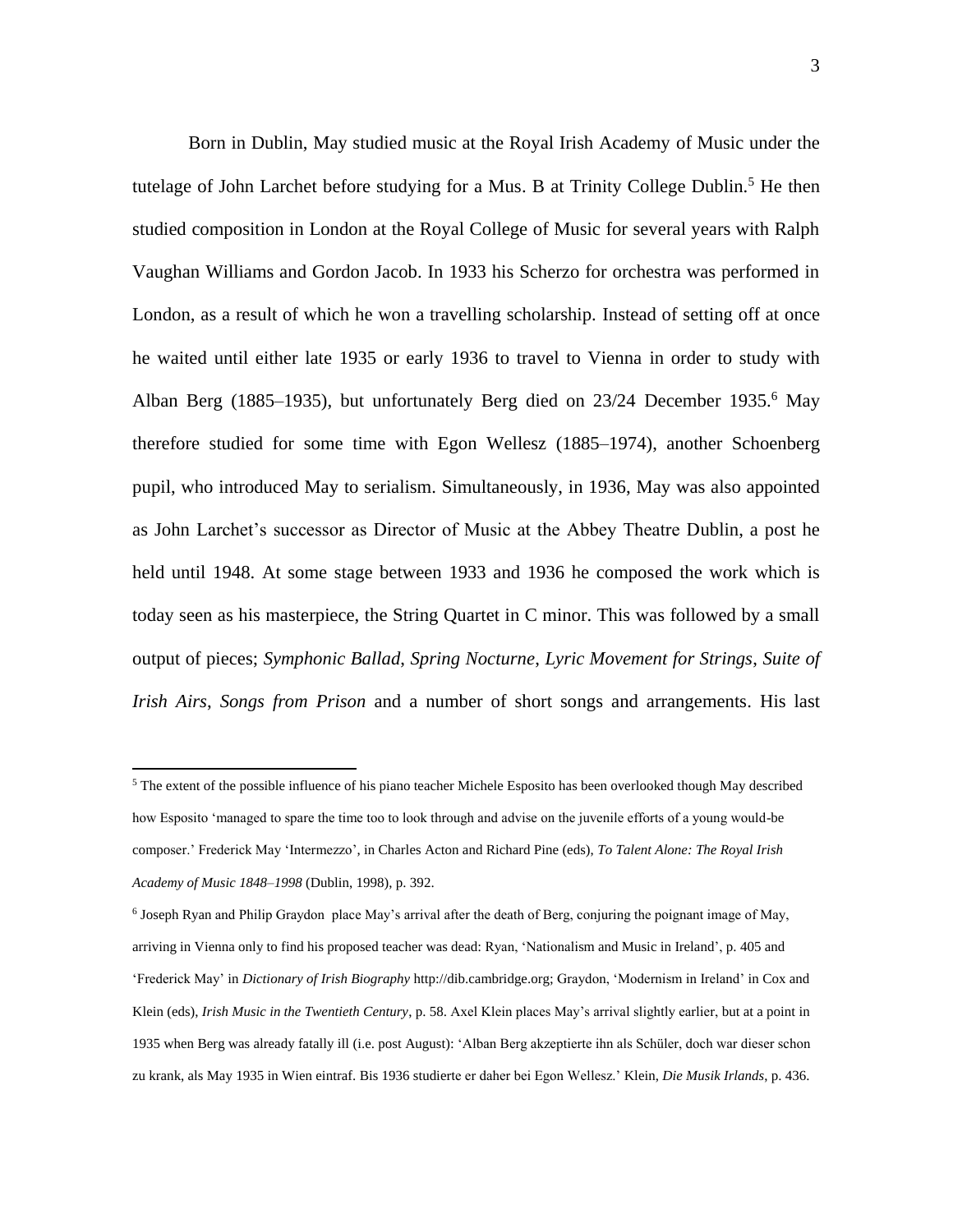original work was an orchestral work written in 1955 entitled *Sunlight and Shadow*. <sup>7</sup> From the mid-thirties onwards May suffered increasingly from otosclerosis and combined with depression this resulted in May abandoning composition. May's life is one of particularly tragic unfulfilled potential but, despite the obvious chronological problems with the outline above, in the years since his death he has been called upon to play an important role in the emerging narrative of Irish art music.

#### **May as Modernist:**

<u>.</u>

Every discipline needs its icons and also its history. The growth of musicological study in Ireland is still a relatively recent phenomenon while the serious study of Irish art music is even more recent. Whereas mainstream musicology has tended to move away from grand narrative histories and establishment of canons as a reaction to previous generations of scholarship, in Ireland these fundamental tasks had never actually happened.<sup>8</sup> Much writing about twentieth century art music has therefore been about imposing an orderly narrative upon a rather disparate set of people and events, frequently entwined with agonising over issues of national identity. Two figures from the first seventy years of the century have been isolated for the role of icon, Frederick May and Seán Ó Riada. Ó Riada was the choice of the literary world, with eulogies penned by poets from Thomas Kinsella to Seamus Heaney and through his film music and work with the traditional music group Ceoltóirí Cualann he reached a much wider audience in the 60s than most composers. Fredrick May on the other hand was the composer's composer, fêted by figures as diverse as Brian

 $<sup>7</sup>$  For many of these works the exact date of composition is unclear and different dates are given in different sources.</sup>

<sup>8</sup> The forthcoming *Encyclopaedia of Music in Ireland* edited by Harry White and Barra Boydell (Dublin, 2013) is the first serious attempt at establishing a positivist musical landmark; a thorough history of Irish art music has yet to be written.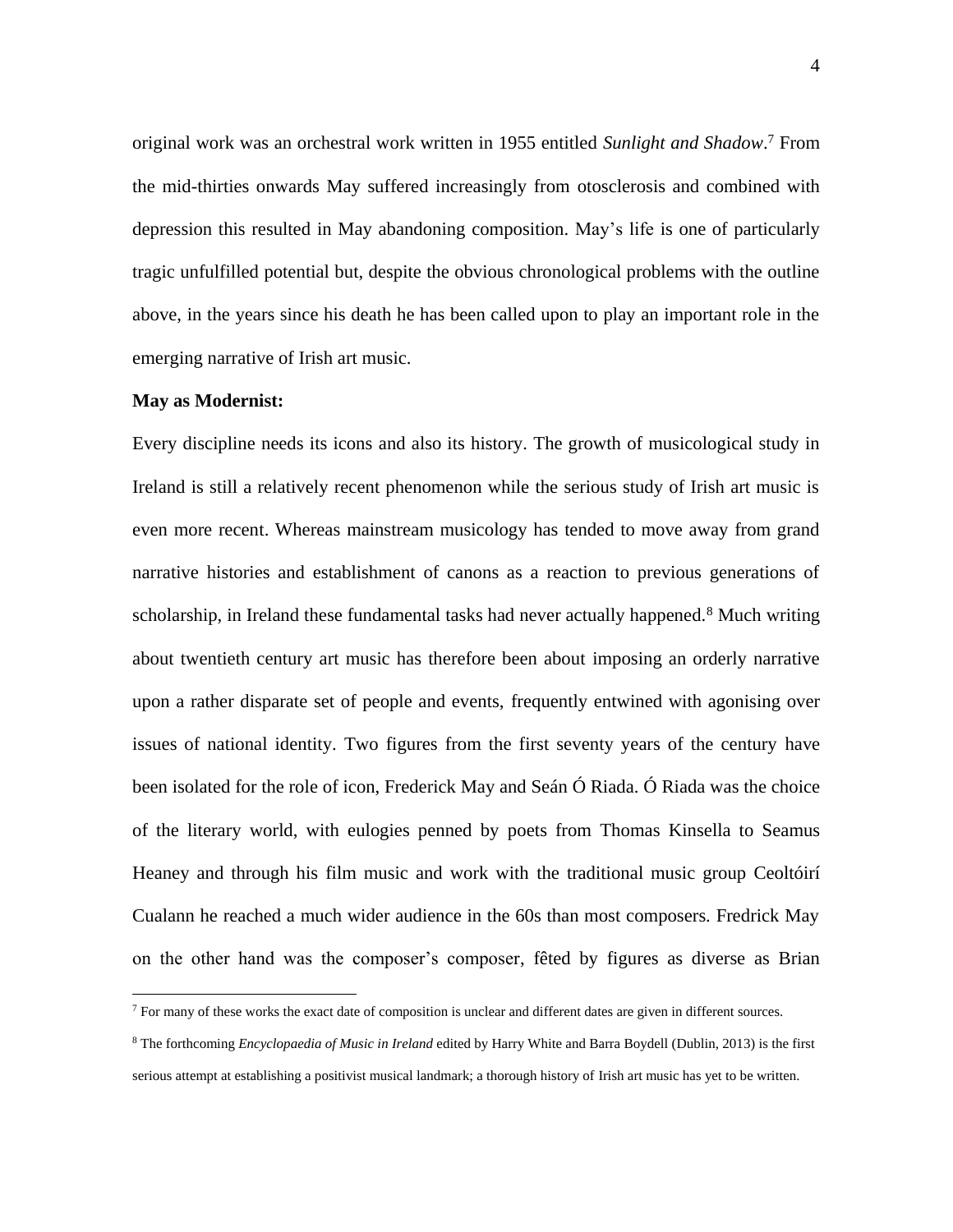Boydell and Raymond Deane; the one who, unlike Ó Riada, had bequeathed at least one important contribution to the Irish art music repertoire. While some would only see him as a forerunner of Ó Riada, for many musical commentators he marked a new period in composition in Ireland. The way in which this idea has developed can be illustrated through an examination of an exhibition held at the end of 2010 in the Irish Museum of Modern Art, to mark its twentieth anniversary, entitled 'The Moderns.'

The visual arts were represented in a highly inclusive manner to give the clearest picture of their development in Ireland over the century and throughout the catalogue questions about whether or not modernism existed within Ireland or had largely failed in Ireland are raised by a number of commentators.<sup>9</sup> Theo Dorgan writing about film blithely dismisses modernism's existence while also noting more generally: 'Modernism as it impinged on Ireland, chiefly in painting, was second-wave Modernism, perhaps best expressed with a lower-case "m"'.<sup>10</sup> By contrast the section entitled literature can dispense with any lengthy forward, the names on many of the displayed book covers earning their place not just in a local study of the movement. Turning to the section on music one might expect a similar ambivalence to that found in the other non-literary arts, particularly considering the fact that application of techniques associated with the European avant-

<sup>9</sup> See for example Enrique Juncosa's 'Foreword' or Bruce Arnold's essay 'The Yeats Family and Modernism in Ireland', in Enrique Juncosa and Christina Kennedy (eds), *The Moderns: The Arts in Ireland from the 1900s to the 1970s* (Dublin, 2011).

<sup>&</sup>lt;sup>10</sup> Theo Dorgan, 'Swimming with sharks, going our own sweet way: Poetry, Modernism and Film in Ireland', in Juncosa and Kennedy, *The Moderns*, p. 501.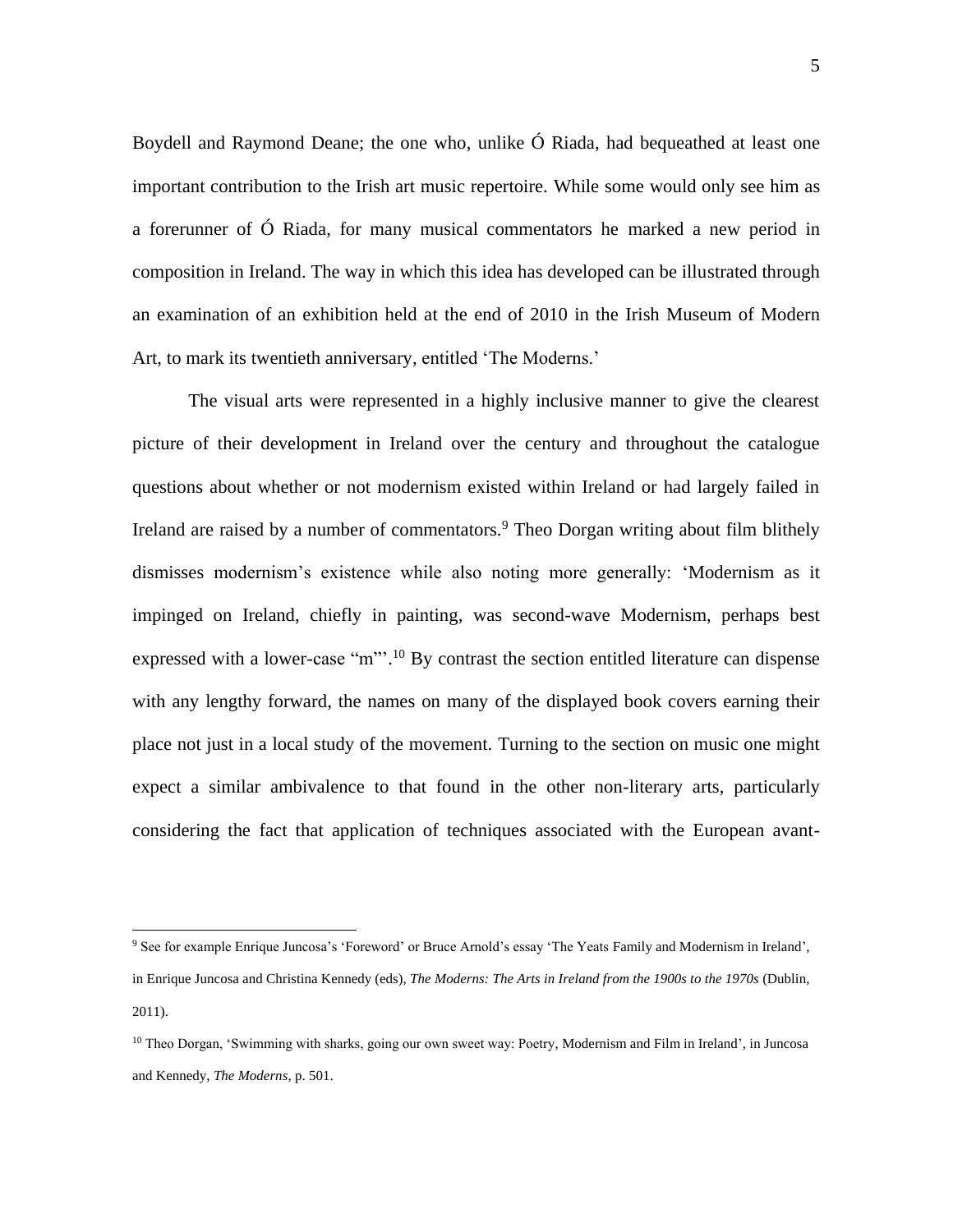garde tended to be tokenistic and lagged far behind even Britain in terms of when they appear, but instead we find a swaggering appropriation of the modernist mantle:

> Frederick May was the first Irish composer to take the principles of Schoenberg seriously and write within the idiom of European modernism ... Though Berg died prior to his arrival in 1935, May remained in Vienna as a student of Egon Wellesz, consolidating his commitment to a modernist aesthetic. The immediate result of these formative experiences was his String Quartet in C minor ... completed on his return to Dublin in 1936, which sustains over three almost-selfcontained sections an original voice balancing in its mood and construction Viennese atonality and serialism with pastoral elements and their associated images of loss and withdrawal. <sup>11</sup>

This confident repositioning of May can be traced back through the work of a number of musicologists who, looking for a musical counterweight to Ireland's canonical literary figures, found in May abundant possibilities for symbolic development. Philip Graydon, for example, isolated May, with Brian Boydell and Aloys Fleischmann as the first modernists with May playing the role of pioneer of Irish musical modernism. <sup>12</sup> This is however, merely building on Joseph Ryan's idea set forth in his study of music and nationalism of a 'progressive school,' comprised of the same three composers, to whose works he frequently applies the descriptor 'modernist.'<sup>13</sup> Positing May as a modernist does

<sup>11</sup> Brian Cass, 'Modern Music in Ireland' in Juncosa and Kennedy, *The Moderns*, p. 554.

<sup>12</sup> Graydon, 'Modernism in Ireland' (both the article and MA thesis).

<sup>13</sup> Ryan, 'Nationalism and Music', pp. 431–40. The distance Boydell and Fleischmann had in reality from the European modernist movement can be gauged by their allegiances. Fleischmann travelled to Germany hoping to study with Hans Pfitzner, best known today for his stridently anti-modernist writings. Brian Boydell, in listing the main influences on his work, allied himself with the music of Bartók, Sibelius, Prokofiev and Martinů; all essentially pre-war composers whose work (with the exception of Bartók's) could be said to fall outside the modernist fold due to its links with tonality and traditional forms.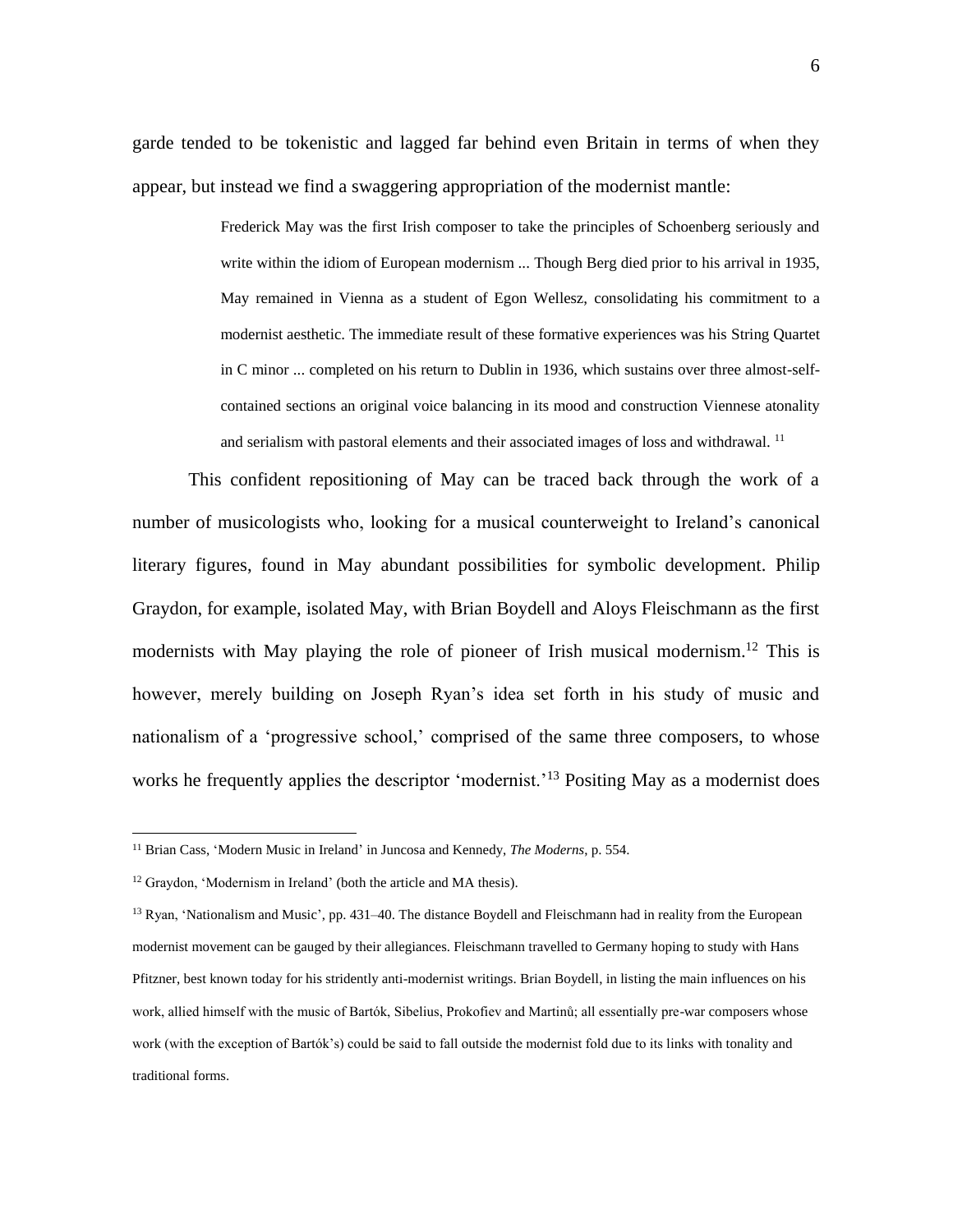raise a number of problems. Even if we leave aside the fact that modernism itself has to be redefined to make elements such as atonality and formal and rhythmic experimentation peripheral while centralising the idea of openness to European influences (albeit those of a previous generation) and rejection of the simple superimposition of Irish traditional melodies onto symphonic structures, the trajectory of May's compositional career tends to pull against the theories superimposed upon it. May's most chromatic (and thus in a simplistic sense most modern sounding) composition is his Quartet from 1936. His later works are more clearly related to the English school of his teacher Vaughan Williams and other English composers such as Delius, Bridge or Warlock, none of them recognized modernists. Axel Klein resolves this by conjuring a paradoxical figure whose most profound influences are demonstrated in his minor compositions while the less important influences pervade his major works:

> May was ... one of the first Irish composers to be influenced by the Vaughan Williams school of thought. Certainly I think this influence was stronger than his other major influence, the later study with Egon Wellesz in Vienna. The Vaughan Williams influence I would like to describe as a more of less direct 'rubbing-off' of the teacher's style, a late romantic idiom with overtones of folk melody, occasionally tinged with modal harmony. One may argue my point, since May's most important works, such as the String Quartet in C minor (1936) and the *Songs from Prison* (1941) ... lead away from this very clearly. But since May's work of the early thirties reflects the great Englishman's style, and he later returns to it in the works of the fifties, I am not convinced that those more serious works really represent his deepest musical beliefs.<sup>14</sup>

7

<sup>14</sup> Klein, 'The Composer in the Academy II', p. 421.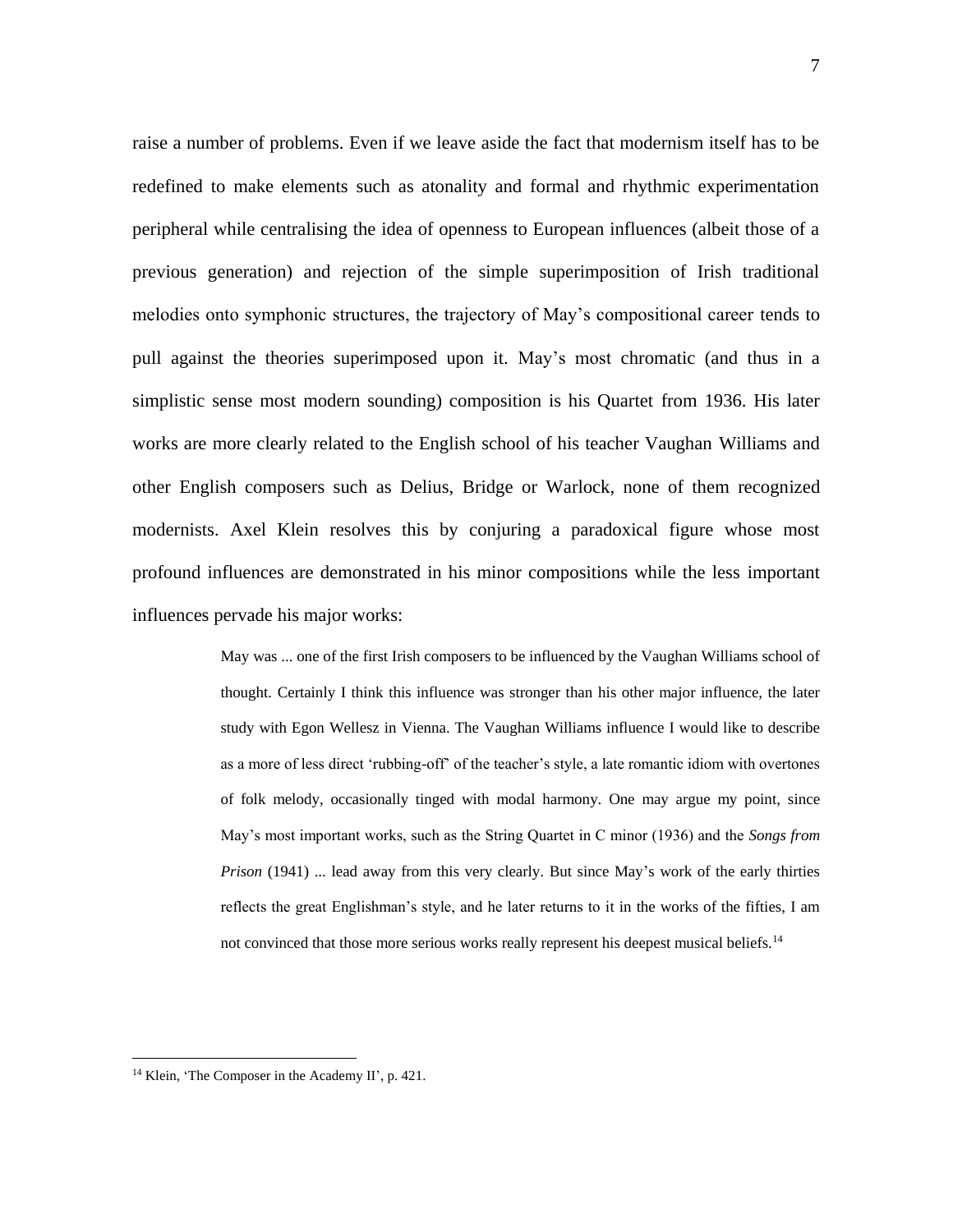Ryan, on the other hand, manages to solve this conundrum, partly by exaggerating the modernism of the quartet but also managing to align May even closer to the European movement via his teacher Egon Wellesz:

> At the outset [of the Quartet] it appears that May is embarking on a dodecaphonic composition, but this is not consistently pursued, giving way instead to a freer atonality. This remains his most avant-garde achievement. It is telling that it was being written before he studied with Wellesz; because May's later works suggest the influence of his teacher in that they forsake Schoenbergian principals and revert to the style of Reger and Mahler just as Wellesz himself had done. After the spell in Vienna, May underwent an ascetic renunciation of the most extreme technical innovations and while his subsequent compositions are modernistic none is as determinedly so as is the String Quartet. <sup>15</sup>

Of course this theory relies on two crucial ideas; the first, that May a budding modernist travelled to Vienna to become acquainted with the dark art of serialism, and the second that the quartet was written in 1935, before he studied with Wellesz. May's own words in interview in the 1970s might suggest the shakiness of the ground underneath these ideas:

> I must say I could never really understand the doctrine of the Schoenberg school ... It certainly produced some wonderful work like Berg's *Wozzeck* and so on; but if you look at the subject matter, it was all of the most horrifying nature. There seemed to be no room in their work for anything joyful like the coming of spring. Of course it's an absolutely legitimate interpretation of life but it's the very antithesis of Haydn and Mozart, isn't it? I have great respect for

 $15$  Ryan, 'Nationalism and Music', p. 412. In reality there is nothing in the work to suggest any detailed knowledge of the serial technique, the opening passage being merely an exploration of the full chromatic spectrum. The rest of the work retains a sense of tonal rootedness throughout and contains no aural traces of contemporary Viennese modernism. Ryan's reading also rests on a distorted view of Wellesz's career.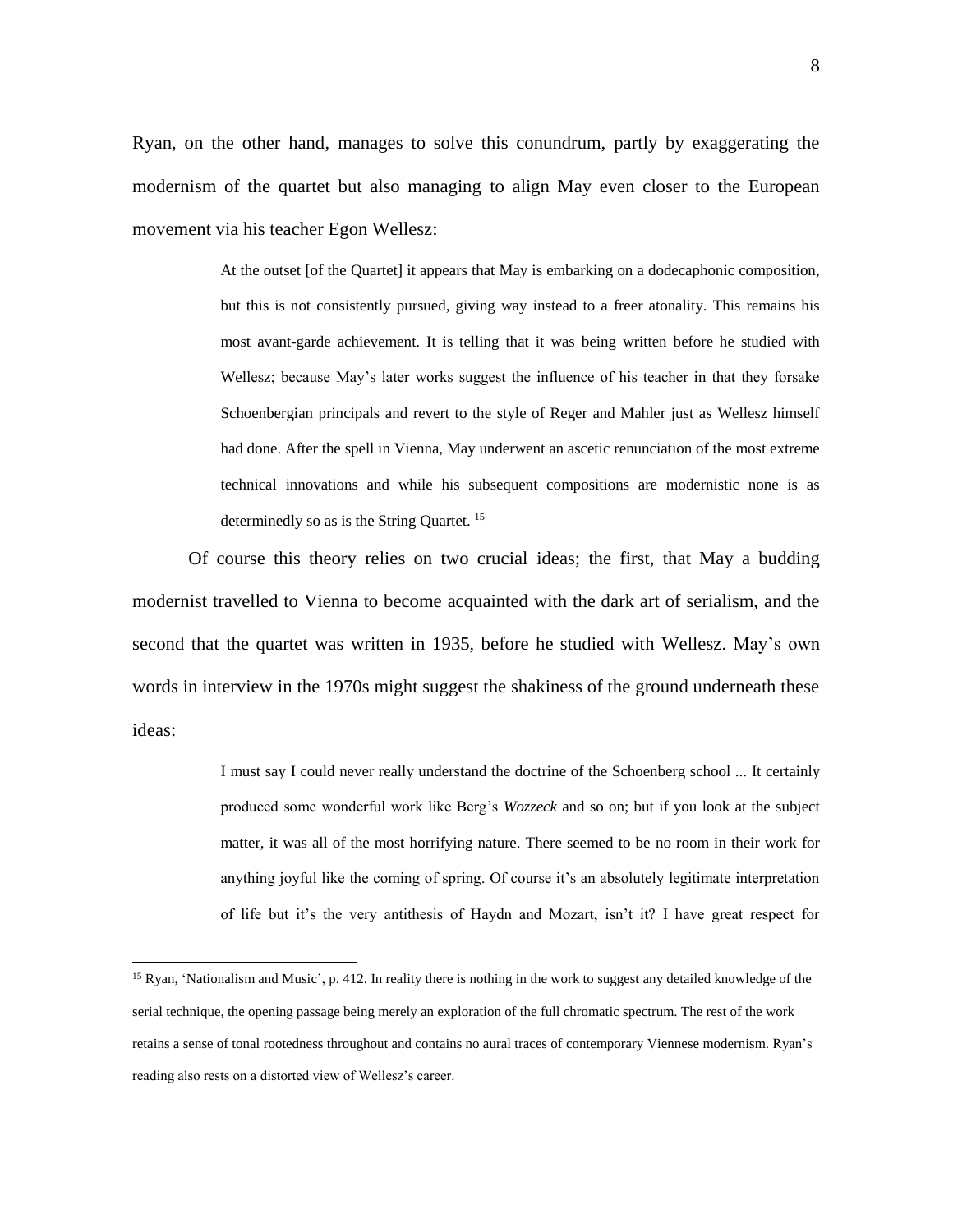Vaughan Williams because he made such a great effort to rescue English music from the domination of Wagner and his ilk.<sup>16</sup>

The interviewer concludes by noting that May admitted to being 'of the romantic school' with particular regard for the late Beethoven quartets and the music of Schubert, Mahler, Delius and Sibelius.

To deal with the second point first, the date of composition of the Quartet has been debated by a number of commentators. May himself noted in the published score that it was written 'in 1936, shortly after I had returned from a period of study in Vienna,' that the third movement was the first to be written and that the central section of the second movement was 'suggested to me by the death of Alban Berg, which occurred while I was at work on the music.'<sup>17</sup> Most recently, Robert Wason at first seems to confirm Ryan's theory by using May's comments to demonstrate that the work must have been composed at the height of May's modernist phase, prior to his taking up his scholarship for the planned study with Berg.<sup>18</sup> His theory however is based on the idea that May was a tidily methodical composer who must have written the music of most of the first and second movements prior to the central section of the second movement, and would not have sketched a few bars upon hearing of Berg's death, incorporating them at a later stage into an appropriate part of the Quartet.<sup>19</sup> At present there would seem to me to be no particular reason to doubt May's contention that the majority of the work was written in 1936 and the

<sup>16</sup> 'Kay Kent talks to Frederick May', *Irish Times*, 12 December, 1974.

<sup>17</sup> Frederick May, *String Quartet in C minor* (Dublin, 1976).

<sup>18</sup> Robert W. Wason, 'Interval Cycles and Inversional Axes', 81.

<sup>&</sup>lt;sup>19</sup> In reality, one could even argue that this passage of the second movement could have been the starting point for the entire composition.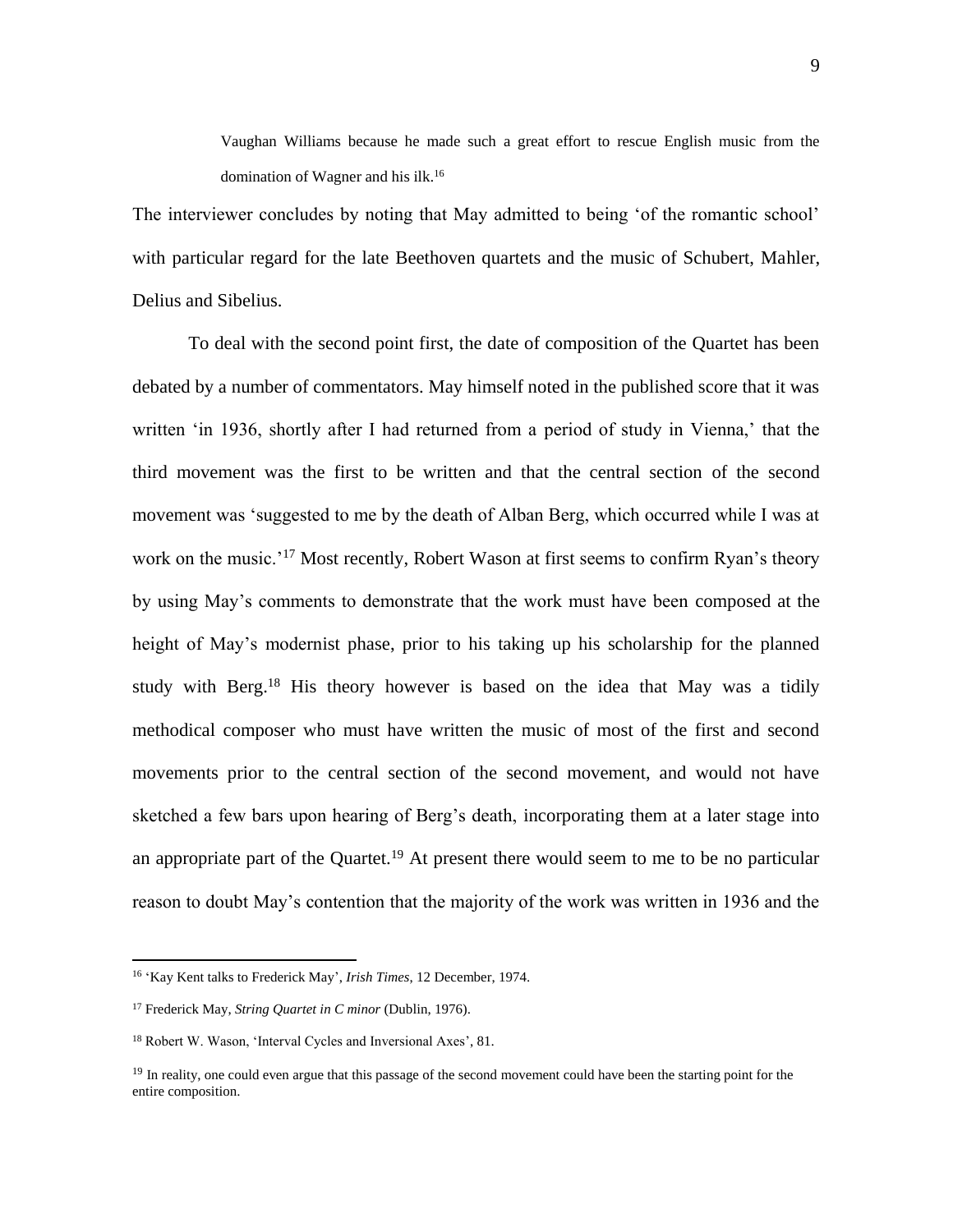difference in tone and formal construction between the third movement and the rest of the work would support the idea that it was composed first. While one can debate this point in several directions, the first idea is more critical. However, the question here is not why did a man with strong allegiances to Vaughan Williams, whose music demonstrates no particular leaning towards the avant-garde, wish to study with Berg but rather what evidence is there that May ever intended using his scholarship to study with Berg and that his period with Wellesz was an unfortunate result of circumstances.

The Berg scholarship story appears in a number of journalistic commentaries, including the preamble to the article by Kent quoted above. Its most colourful version is in an article marking May's death by Charles Acton, *Irish Times* critic and promulgator of a number of important Irish music narratives, including that of Ó Riada as the greatest Irish composer and author of the first Irish serial compositions:

> The first shattering disappointment of his life was that when he had been accorded a travelling studentship to study with Alban Berg in Vienna in 1935, that great composer and teacher died ... Berg's death was, clearly, the biggest obvious disaster, even though he was able to work in Vienna with Berg's pupil, Egon Wellesz.<sup>20</sup>

On the other hand it is striking that May never mentions this story in the introduction to the score of his quartet, even though he does refer to the impact of Berg's death on the second movement, highlighting instead the fact that in London he had been 'the pupil of Ralph Vaughan Williams, a composer for whose music I have had a life long admiration.'<sup>21</sup> The

<sup>20</sup> Charles Acton, 'Frederick May: an appreciation', *Irish Times*, 10 September 1985. Wellesz was of course not a pupil of Berg's.

<sup>21</sup> May, *String Quartet in C minor*.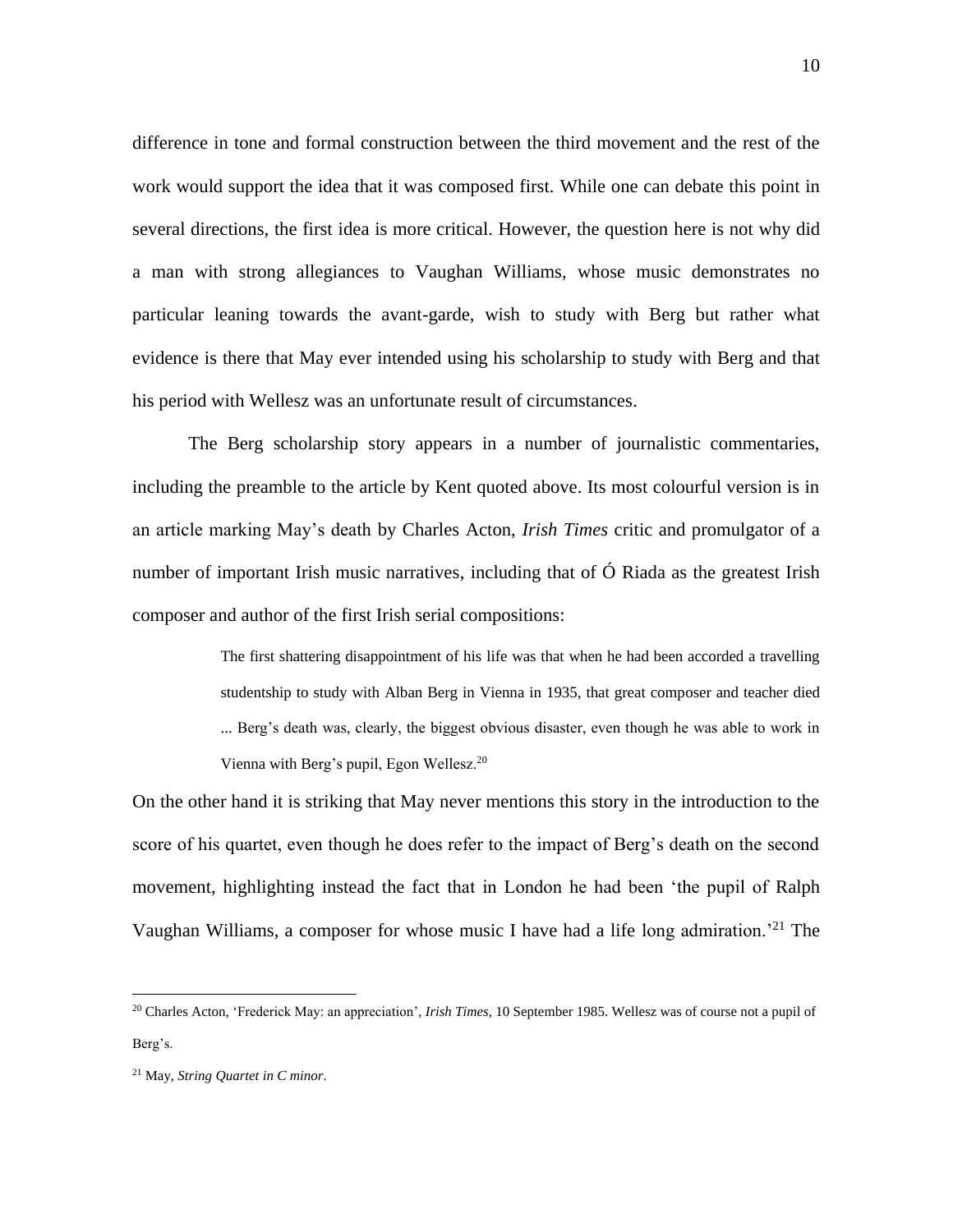scholarship story also fails to make an appearance in the note written by James Plunkett to accompany the recording made of the work by Cladagh; in fact it specifically states that he arrived in Vienna at the age of twenty-two, which would imply sometime between June 1933 and June  $1934<sup>22</sup>$  Similarly a profile printed in 1970 gives some detail regarding May's studies in London, including a short reminiscence by Gordon Jacob before adding that May then 'went to Vienna for a period to study with Dr Egon Wellesz, the Austrian musicologist and composer.'<sup>23</sup>

Looking back further to May's time in London, the surviving evidence is small but throws further light on the image constructed posthumously for May. May studied at the Royal College of Music from September 1930 until sometime in 1933.<sup>24</sup> He was awarded the Foli Scholarship in 1932 and the Octavia Travelling Scholarship in 1933, the latter award being announced in the *Musical Times* of October 1932.<sup>25</sup> A letter from May's father to the Royal College of Music that month requests that the Foli scholarship be given in two parts, expiring at Easter 1933 at which point the Octavia scholarship 'would come into operation.'<sup>26</sup> His Scherzo for orchestra was performed on 1 December 1933 at an open

<sup>22</sup> James Plunkett, 'Frederick May', Cladagh Records CSM2, 1974.

<sup>23</sup> T.O.S. 'Spring Nocturne: A Profile of Frederick May', *Counterpoint*, ii (1970) November: 14–18 (14).

<sup>&</sup>lt;sup>24</sup> Composition was his principal study and he was enrolled with Charles Kitson, Ralph Vaughan Williams, R. O. Morris and Gordon Jacob. He also studied piano with Edward Mitchell and conducting with W. H. Reed and Aylmer Buesst. I am indebted for this and the following information regarding May's time at the Royal College of Music to Mariarosaria Canzonieri, Assistant Librarian (Archives), Royal College of Music.

<sup>25</sup> 'Royal College of Music', *Musical Times*, October 1932, Vol. 73, No. 1076: 932.

 $^{26}$  Letter from Frederick May (senior) dated 31 October 1932, Register of the Royal College of Music. At the top of the letter is written 'Agreed to terms.'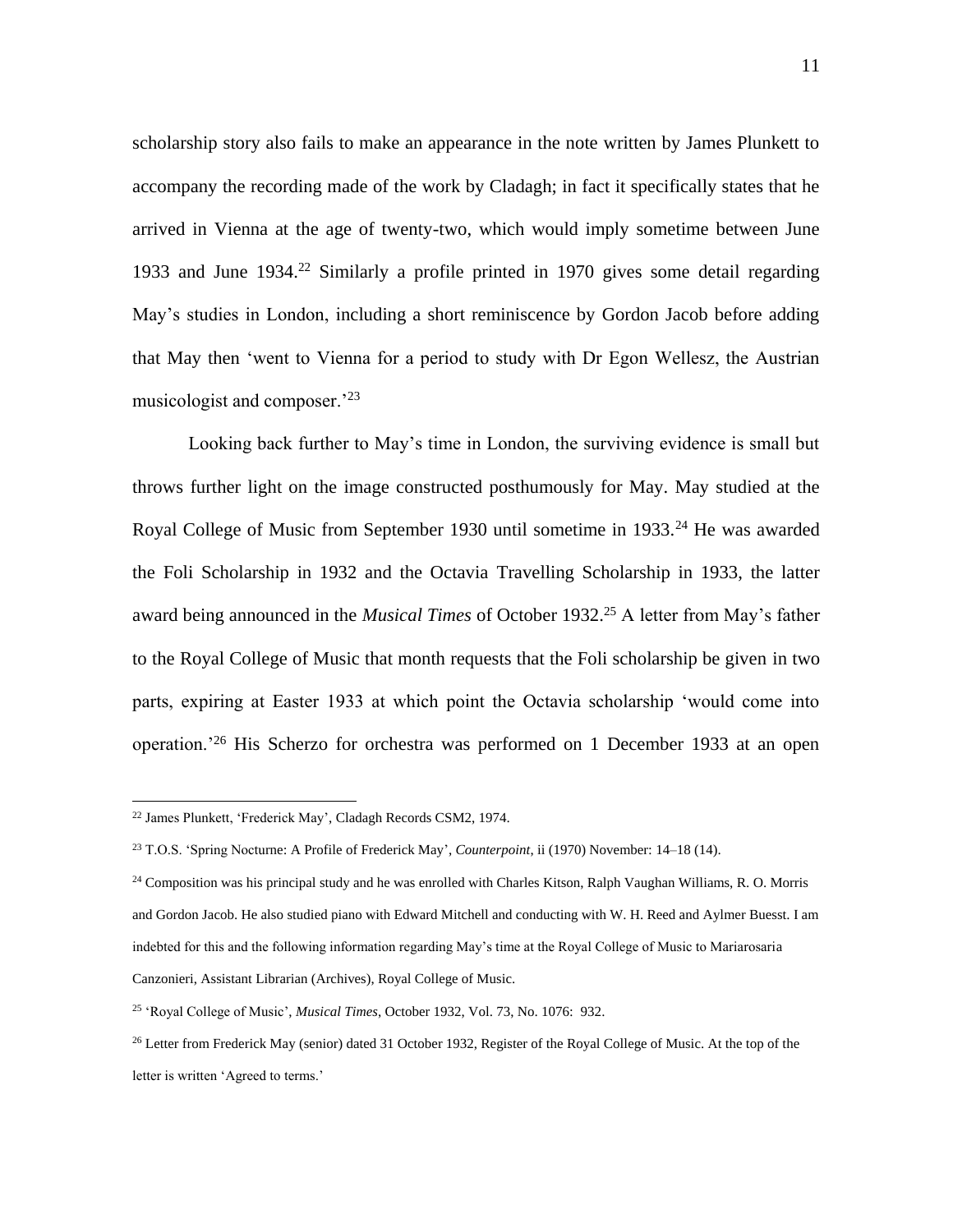orchestral rehearsal in the Royal College of Music under the auspices of the Patron's Fund.<sup>27</sup> On 22 January 1934 his *Four Romantic Songs* for tenor, piano and string quartet were performed at a Macnaughten-Lemare concert causing the critic of the *Times* to note:

> The word 'romantic' is not usually applicable to anything that is played or sung at the Macnaghten-Lemare concerts, but on Monday night at the third of the series at the Ballet Club devoted to songs and string quartets, it appeared unblushingly in the title of the first work. The Four Romantic Songs for tenor, piano and string quartet, by Frederick May, were sung by Mr Steuart Wilson and played by the Macnaghten String Quartet, with Miss Irene Kohler at the piano. They lived up to their romantic designation, being warm with impulse and diffuse in composition.<sup>28</sup>

There were several opportunities for May in London to encounter some of Berg's music both in concert and via BBC broadcasts, some of the most notable events being performances by the Kolisch Quartet of the *Lyric Suite* in April 1932 and February 1933, performances of the *Three Wozzeck Fragments* under Henry Wood in May 1932 and March 1933 and under Adrian Boult in February 1934 prior to his famous broadcast of the entire opera in March of that year, and a performances of the Chamber Concerto and extracts

 $27$  The format this followed was that the works in the concert were rehearsed from 10 am until approximately 11.20 and then played straight through at 11.30. The Patron's Fund was established by Ernest Palmer in 1903 'for the encouragement of native composers by the performance of their work.'

<sup>28</sup> Review, *The Times*, 26 January 1934. The Macnaughten-Lemare concerts were founded in 1931 by Elisabeth Lutyens, Anne Macnaghten and Iris Lemare to give performances of contemporary British music. See Humphrey Carpenter, *Benjamin Britten: A Biography* (London, 1992), pp. 46–8. At the 1934 concert May shared the programme with Dorothy Gow, Alan Rawsthorne and Gerald Finzi.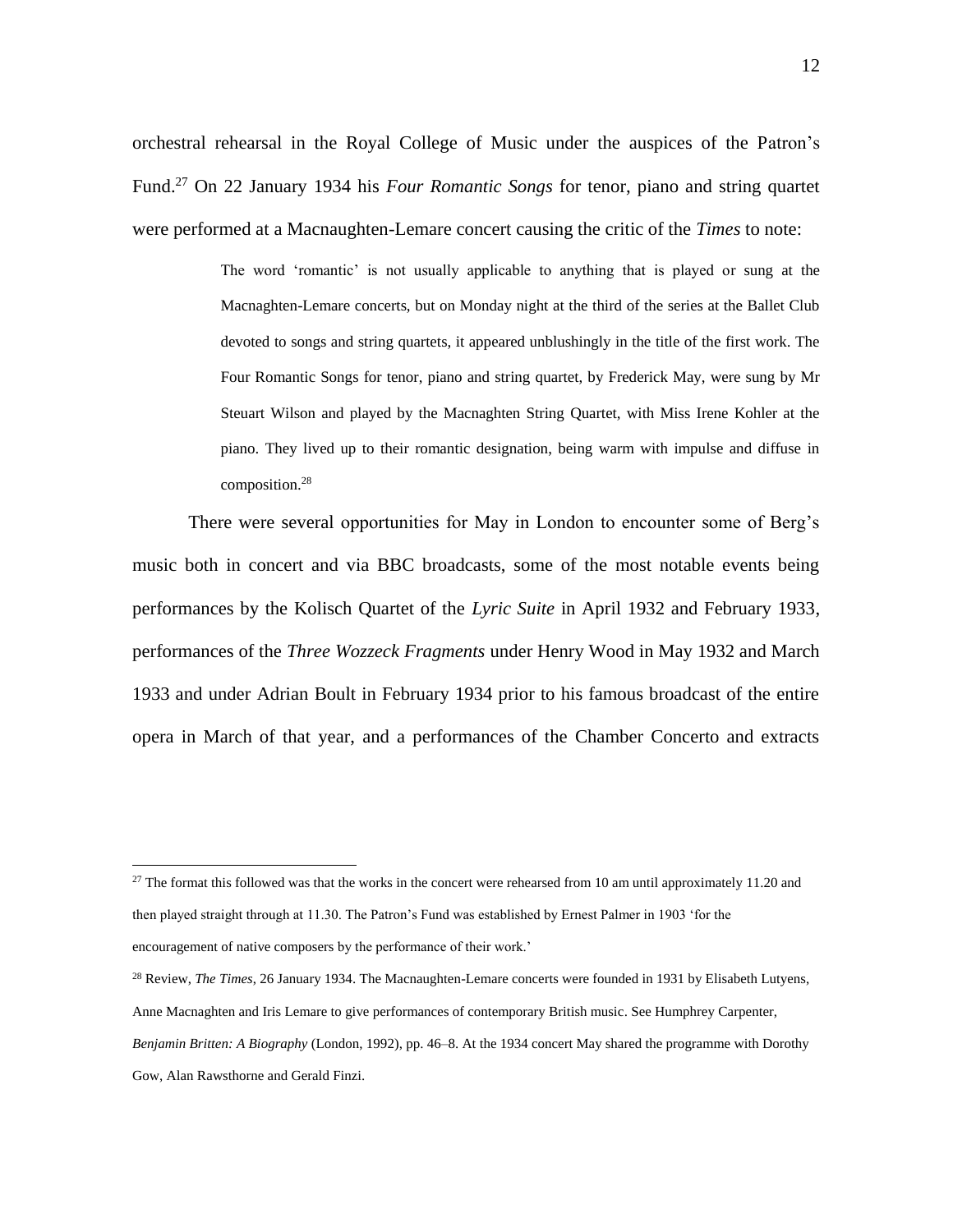from the *Lyric Suite* conducted by Webern in April 1933.<sup>29</sup> However, while Wellesz's music was not performed as often, he would not have been unknown in London circles. In 1932 he was invited to England by Sir Hugh Allen where he received an honorary doctorate for his compositions from Oxford University; as well as being a member of the University faculty, Allen was director of the Royal College of Music.<sup>30</sup> In October and November 1933, at the invitation of Sir Robert Meyer, Wellesz delivered three lectures on opera at the Royal College of Music, the Royal Academy of Music and Trinity College of Music for the University of London, the third of which covered twentieth century developments. More pertinently, an interesting pattern emerges when one examines the careers of other Vaughan Williams pupils who won the Octavia Scholarship. Grace Williams used her award in 1930 to travel to Vienna to study with Egon Wellesz and was followed by Dorothy Gow in 1932 and Peggy Glanville Hicks in 1936 both of whom also used their scholarships to study with Wellesz.

An early newspaper report of May's scholarship again does not mention Berg but states: 'In 1933 he won a travelling scholarship, after which he visited Vienna, Florence and Rome. He studied in Vienna with Egon Wellesz.<sup>31</sup> The interesting thing here is the date of the report – August 1935 – which demonstrates that May had been to Vienna, had visited Italy and returned to Dublin at least four months before Berg died, if not substantially earlier. The division of the Octavia Scholarship agreed by the Royal College

<sup>29</sup> For more detail regarding these performances see Jennifer Doctor, *The BBC and Ultra-Modern Music 1922–1936: Shaping a Nation's Tastes* (Cambridge, 1999).

<sup>30</sup> Caroline Cepin Benser, *Egon Wellesz: Chronicle of a Twentieth-Century Musician* (New York, 1985), p. 97.

<sup>31</sup> [Untitled] *Irish Independent*, 25 August, 1935: 4.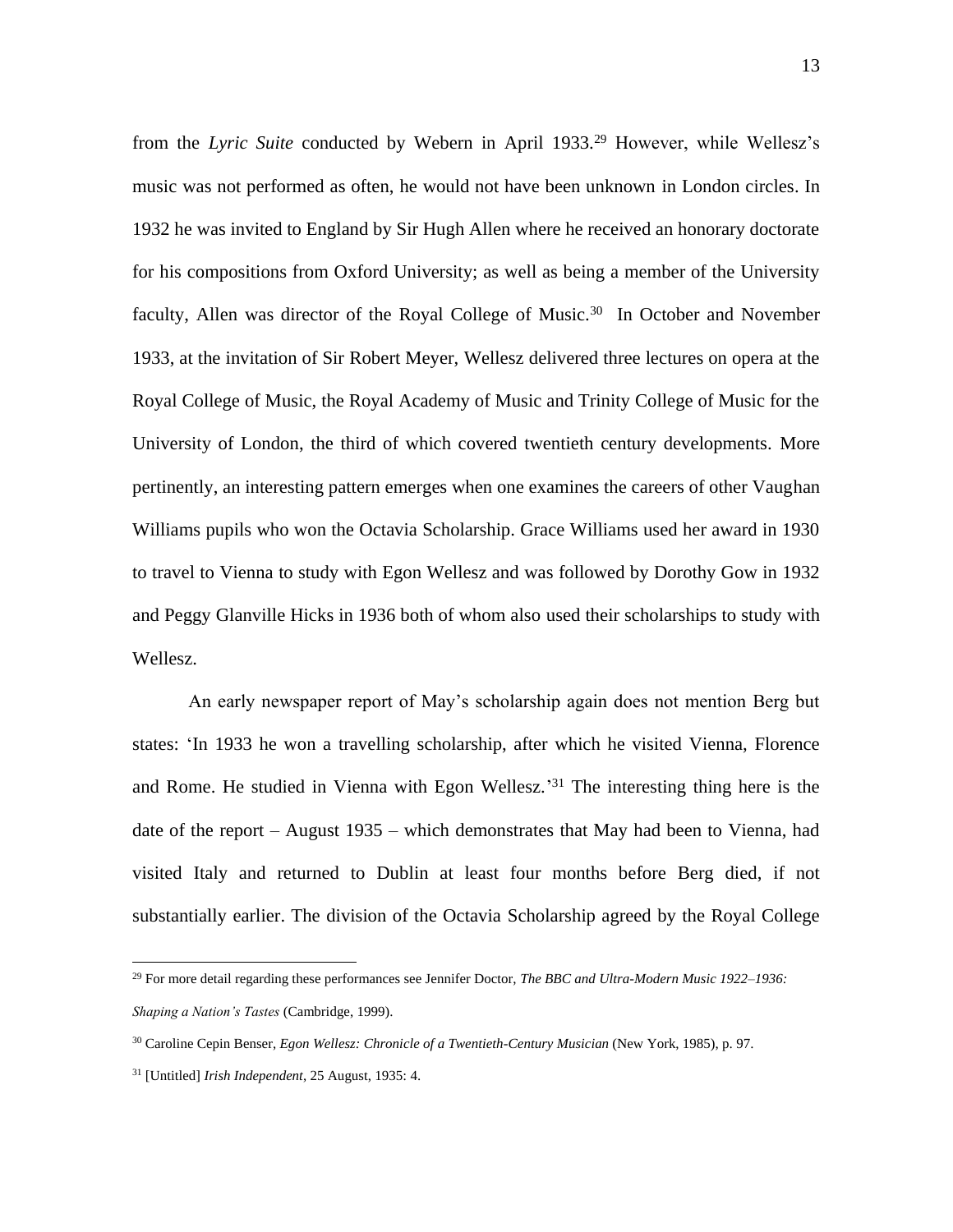of Music with his father and the date of its award would suggest in fact that it is most likely that he travelled to Vienna in either 1933 or at the latest early 1934. The existence of a letter of introduction from Vaughan Williams to Wellesz dated 'July 13' again suggests that the latest possible date for the visit was summer 1934 and further undermines the traditional narrative while supporting the view that there was a pattern of Vaughan Williams pupils studying with Wellesz and that May's period with Wellesz was not a chance occurrence caused by Berg's death. <sup>32</sup> Until further evidence emerges the extent of May's contact with either Berg or his music remains an unresolved question.

That this story originating in a few newspaper articles could then be taken up so enthusiastically by scholars without evidence and that it could be privileged over the actual sound of the music is probably due to the sheer power of the image; a story that forged a definite link between Ireland and canonical European masters and legitimated the newly created history. It acted as a perfect symbol of the rending of both the bonds of enslavement to English musical rule and the Irish tyranny of traditional music while also signalling the birth of a new age in Irish musical history. It also seemed to prove Irish musical engagement with one of the key artistic movements of the twentieth century even if there was little aural evidence of this in the surviving music.

#### **Ireland, Britain, Europe:**

<u>.</u>

....it is only by contact with the art of foreign nations that the art of a country gains that individual and separate life that we call nationality...<sup>33</sup>

 $32$  Österreichische Nationalbibliothek F13 Wellesz 1656. May's presence in Ireland in 1935 is also demonstrated by a number of radio broadcasts throughout the year.

<sup>33</sup> Oscar Wilde, *The Critic as Artist Part II* (London, 2001), p. 245.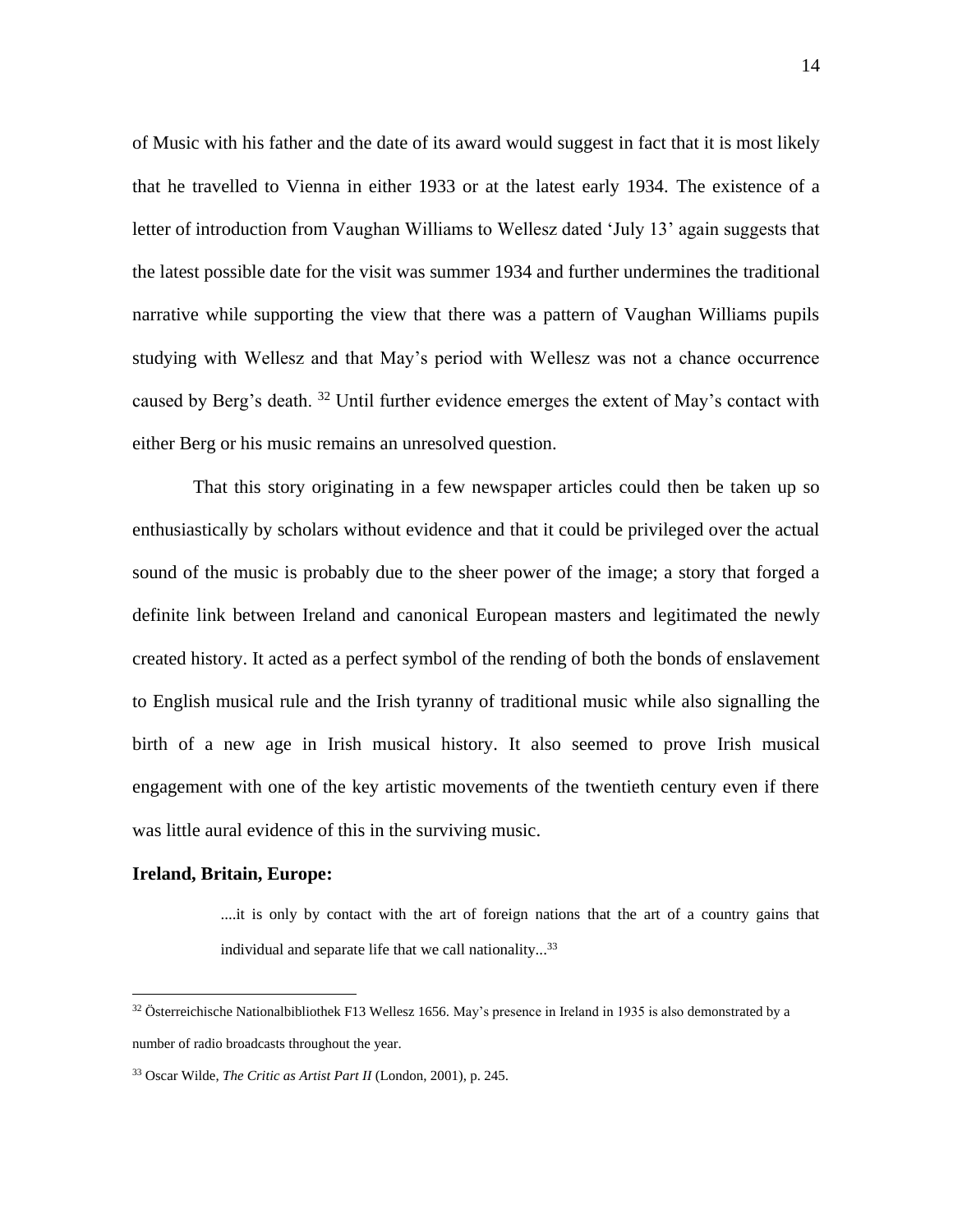Legitimation through alignment with Europe brings us to the other major issue that has underpinned much of the writing to date; to what extent can someone like May be considered an *Irish* composer. The origins of the debate are clear enough in the clash between the insular view that Irish composition should be national in character and that this equated simplistically to the use of traditional music as guarantor of authenticity and those who felt that in an independent republic a composer should be free to use any material they might wish regardless of origin and that there was no need, in striving to be Irish, to impose a false purity which renounced anything which might bear any relation to any other culture. May himself, living through then height of these arguments, was quick to denounce the former vision:

> Maudlin sentiment and barren theorising must be eschewed; musical criticism must be creative and not destructive, and one of the most destructive and useless types of criticism is that which starts out from an unwarrantable premise, such as that all good music must be demonstrably national in feeling, and then proceeds to chain down the unfortunate composer on this readymade bed of Procrustes. This is one likely way by which the bad may be exalted and the good abased, for there is no such infallible yardstick by which we may determine what is truly of permanent value. On the contrary, we must receive all-comers in a spirit of receptive enquiry, and only examine their credentials to the extent of asking if they have acquired the requisite technique to realise fully the expression of their ideas.<sup>34</sup>

What is unusual is that musicology has lagged so far behind other disciplines. In literary studies there is no longer a refusal to recognize the Irishness of Wilde because Lady Bracknell fails to speak with the poetic brogue of a character from the west of Synge-land;

<sup>34</sup> Frederick May, 'The Composer in Ireland', in *Music in Ireland: A Symposium*, Aloys Fleischmann (ed.) (Cork, 1952), 169.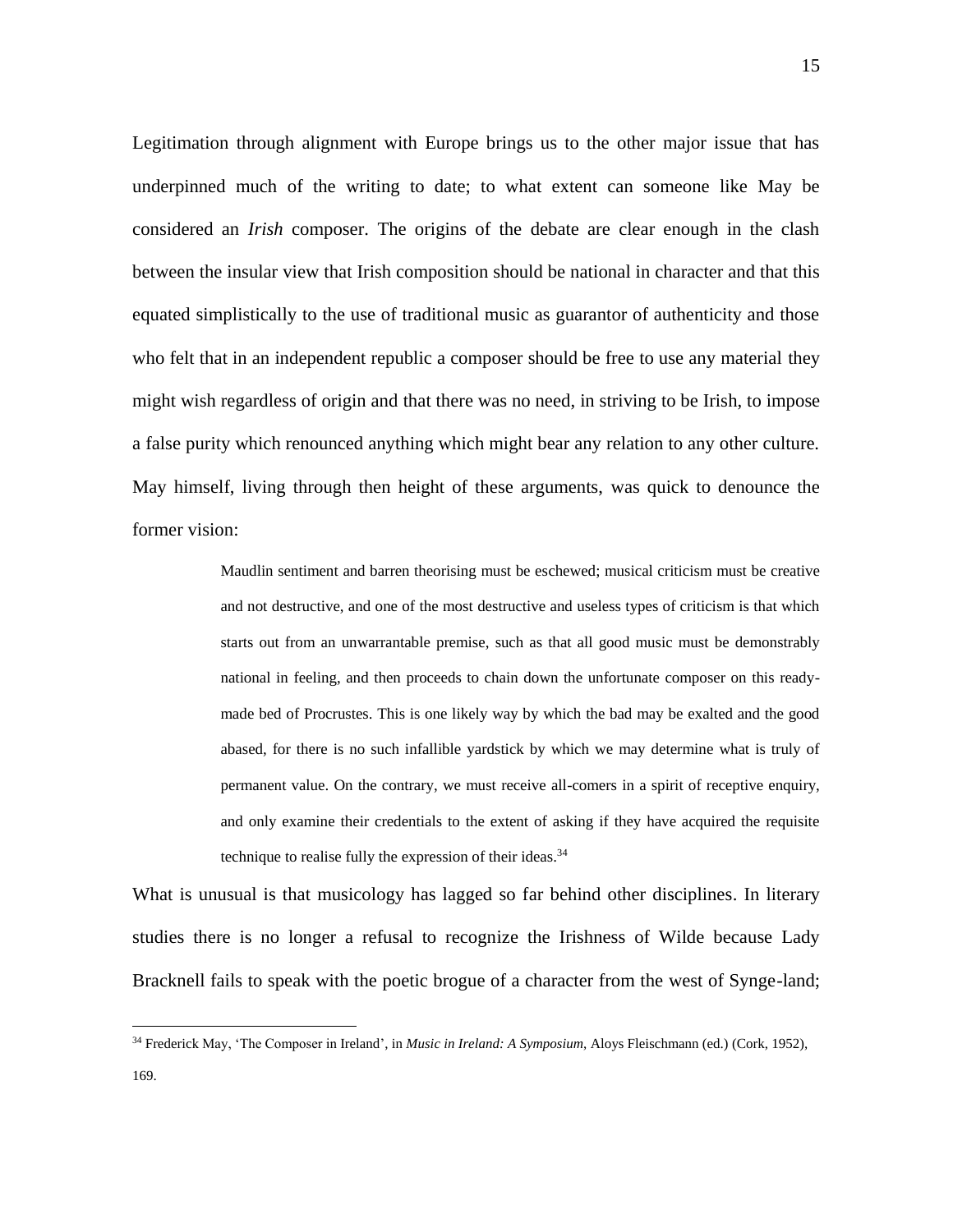indeed the discussion of Irishness has moved far beyond such surface features. However, in musicological studies the debates of the 1950s are still with us along with the simple binary opposition of the Irish and the International, and there is a strange tussle between attempts to prove the European quality of music and an equally strong urge to prove that the work is despite this still Irish and contains enough elements of traditional music to prove it. Ryan can therefore declare:

> [May] was unique among his generation in the degree to which he espoused the European tradition, and he was, for most of his life, innocent of any conscious effort to fashion an Irish mode. Where there occurs a phrase which 'sounds Irish' such as the second theme of the final section [of the String Quartet] one feels that this is because May *is* Irish, that it is innate to him rather than the result of any managed contrivance.<sup>35</sup>

Klein also takes this approach isolating a single bar of the Quartet (bar 477) which contains the necessary Irish DNA:

> I can even hear a traditional influence in parts of the String Quartet, a work widely regarded as his most international one in character. The first motif of the third movement, for instance, with its multiple variants in the course of the piece, is a clear reference to his Irish heritage. Of course such references are much more overt in the Scherzo for orchestra (1933), his first orchestral work composed in London.<sup>36</sup>

This demonstrates a similar technique to that of critic Fanny Feehan who was able to write of the quartet:

> Fred May does not need folk music of this or any other country to upholster his imagination, because the mode is woven into the tapestry of the work and is integral to it. A case in point is the Lento Expressivo of this Quartet, which contains an ejaculation in the form of a triplet,

<sup>35</sup> Ryan, 'Music and Nationalism', p. 411.

<sup>36</sup> Klein, 'The Composer in the Academy II', pp. 421–2.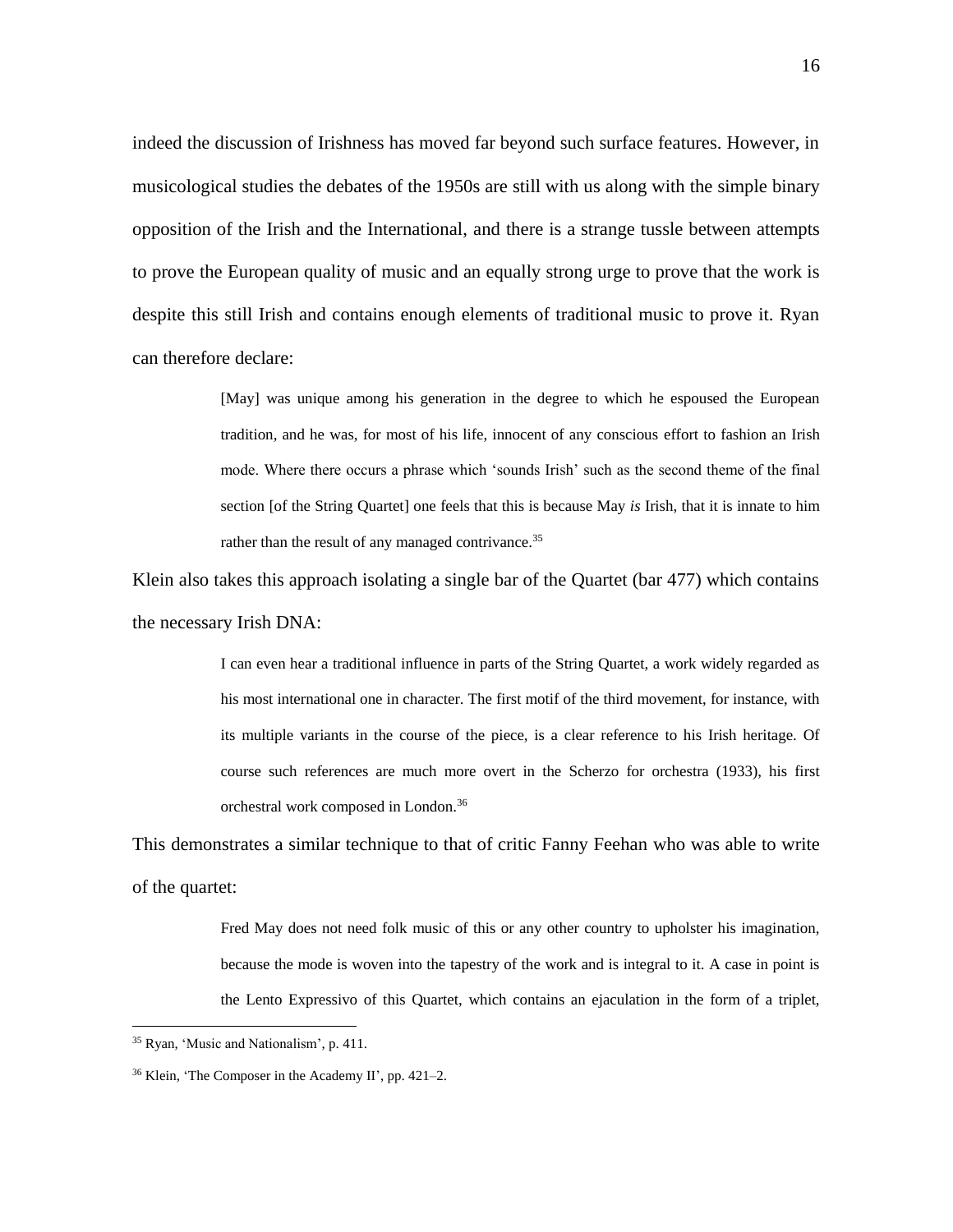which is very much in the style of a sean-nós singer who adds point or pathos to a phrase or idea by the skilled inclusion of an ornament into a dying phrase.<sup>37</sup>

For Ryan, unlike Klein, the 'overtly Irish' Scherzo for orchestra evokes not Ireland, but Mahler, and thus acts as the perfect (perhaps premeditated) calling card to Alban Berg.<sup>38</sup> In reality the most obvious influence on this student work was noted by its first reviewer who, describing the previous work in the programme as something which might have been called 'promising' had it been premiered some forty years earlier, added of May's piece: 'Frederick May's Scherzo is rather less pleasant, but the same epithet ['promising'] might have been used of it 20 years ago, that is, if it had appeared any time before Holst's suite "The Planets"'.<sup>39</sup> It would seem that much of the recent critical writing has been less concerned with the detail of the music and is perhaps motivated by a wishful attempt to parallel in this reclaimed musical history the achievements of their literary forebears at the turn of the century, writers such as Wilde, Synge, Yeats and Joyce, who looked to Europe for their ideas while also using more local inspiration.<sup>40</sup> Ultimately these characterisations, not to mention Wason's parallels with Berg, Schoenberg, Bartok, and May's fellow in aural affliction Beethoven, seem to (perhaps subconsciously) perform a dual function of building a persona who marries innate natural and authentic Irishness to European achievement while also excluding England.

<sup>37</sup> Fanny Feehan, 'The Fiery Soul', *Hibernia*, xxxix, 10 January 1975.

<sup>38</sup> Ryan, 'Nationalism and Music', p. 405. Graydon weighing the two options comes down on the side of Irishness noting gapped scales in bars 94–96 and 103–104, Graydon, 'Modernism in Ireland' (M. Phil diss.), p. 40.

<sup>39</sup> 'R. C. M. Patron's Fund: New Works at Orchestral Rehearsal', *Times*, 2 December 1933.

<sup>40</sup> See for example 'Nationality or Cosmopolitanism?', in Declan Kibberd, *Inventing Ireland: The Literature of a Modern Nation* (London, 1996), 155–65.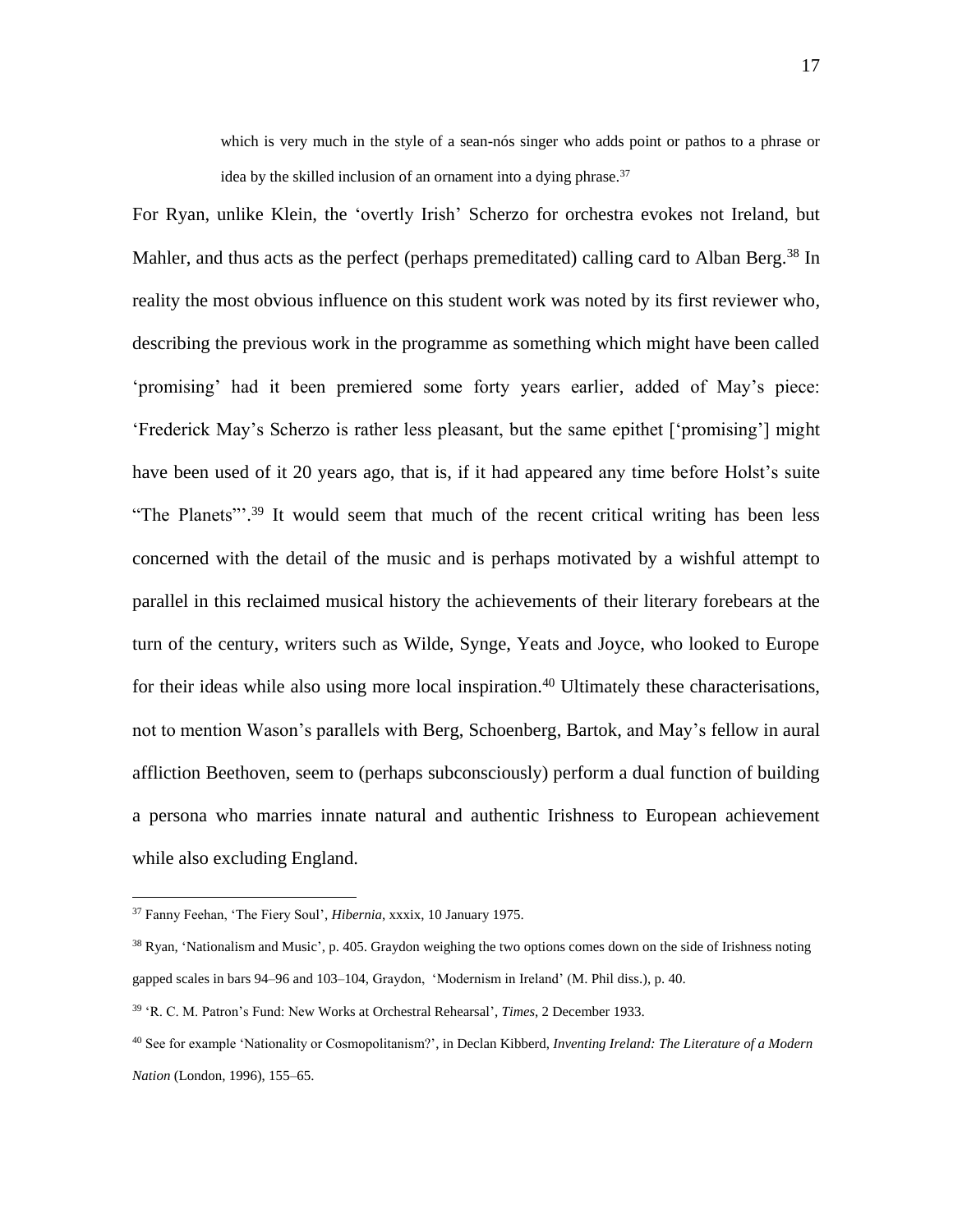Thus, while much ink has been spent on Viennese connections of one sort of another and the modernism they have imparted, there has been practically no examination of how May's chromatic explorations intersect with those of his actual teacher, Vaughan Williams.<sup>41</sup> For many only familiar with popular works such as *The Lark Ascending* or the *Fantasia on a theme by Thomas Tallis* Vaughan Williams is merely a purveyor of Englishness in its twin forms of the pastoral and recycled Tudor splendour. However, from the mid 1920s Vaughan Williams went through his own 'modernist' phase where his music became increasingly exploratory, starting with the tonal ambiguity of *Riders to the Sea* and culminating in the harsher dissonance of his Fourth Symphony, premiered in April 1935. In the middle of this period and coinciding with May's period as student came the premiere in February 1933 of his Piano Concerto, a percussive piece whose last movement is an angular 'Fuga Chromatica'. Nor has there been any study of the influence of Delius despite May's profession of admiration in the 1974 interview; indeed that his love of Delius dates back to at least the 1930s can be discerned clearly from the fact that one of the first productions he was involved with in the Abbey Theatre after his appointment was a production of James Elroy Flecker's *Hassan*, with Delius's 1923 incidental music.<sup>42</sup> In an article published the same year May noted:

<sup>&</sup>lt;sup>41</sup> Dylan Curran makes a short passing reference to the semitonal dissonance and semitone dyads in the opening bars of the Fourth Symphony in his study of the May Quartet but does not develop the point any further. Dylan Curran, 'Frederick May's String Quartet in C minor: A Critical Analysis,' M.A diss. (Maynooth, 2009).

<sup>42</sup> *Hassan* opened on 1 June 1936.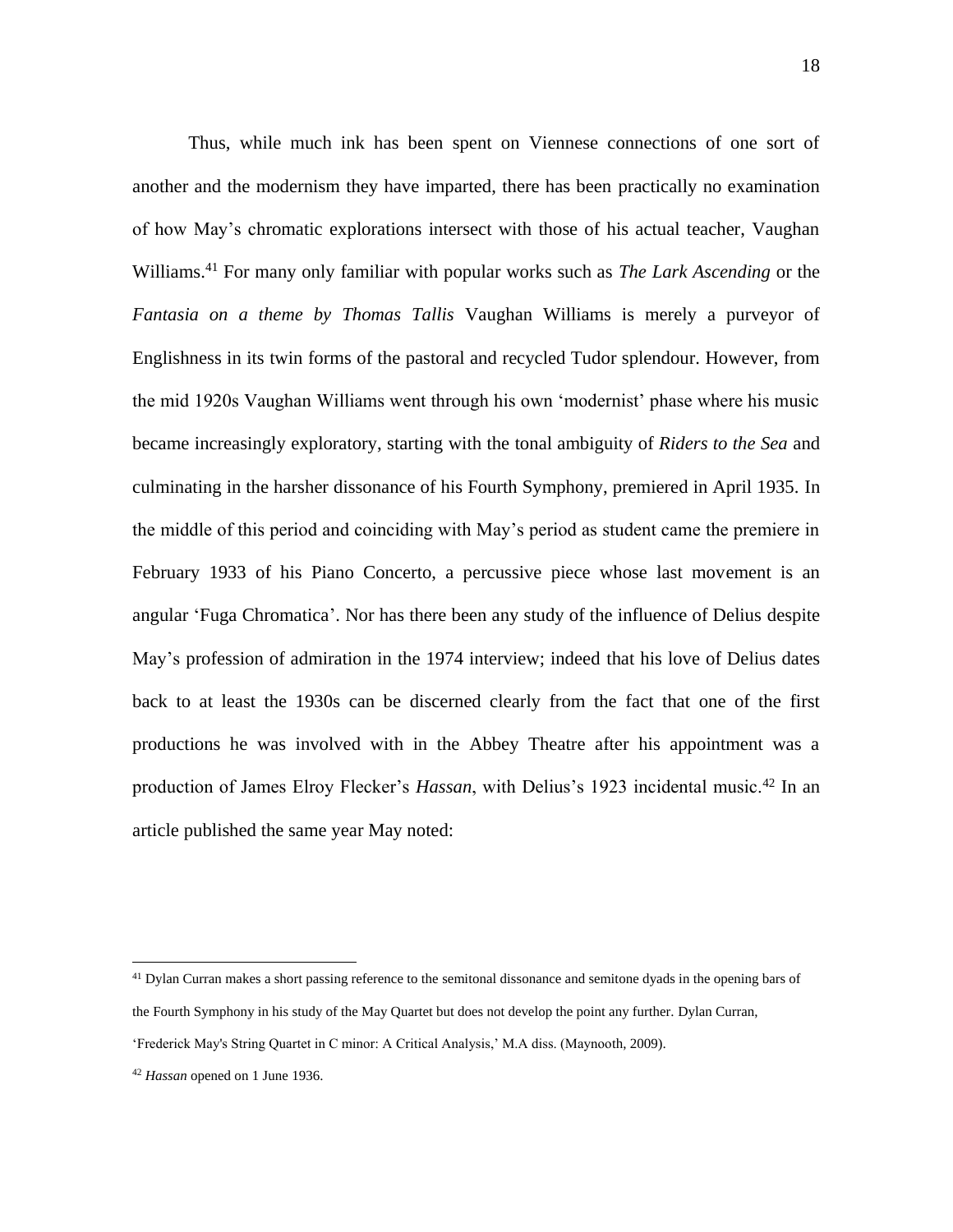Superficially, Delius might appear to be completely self-sufficient; but in reality he is the last romantic gathering to himself all the dying glory of the movement which culminated in Tristan  $-$  his music is bathed in a gorgeous afterglow, full of autumn and sunset.<sup>43</sup>

It would seem that even today the founding of a distinctive modern Irish school of composition needs for some to take place at a safe distance from the music of the former coloniser as if indebtedness to England would in some way undermine its value or its national identity.

#### **Different meshes to cast over May: Interleaved variations in lieu of a conclusion:**

The uneasy equivocations surrounding the English influence on May perhaps link to another unexplored area in the examination of Irish twentieth-century art music for there has yet to be a detailed exploration of the issue of class despite the fact that the study of music and more particularly the ability to sustain a career solely on the basis of compositional output implies the possession of adequate financial means in a country which was economically stagnant for much of the century. Most obviously the amount of musicians from so called 'Anglo-Irish' backgrounds has more to do with accumulation of wealth and access to facilities than any innate musicality in a particular genetic pool. However, the lack of such a study merely consolidates the striking sense that in the construction of this musical icon very little attention has been given to the known facts about May and the aspects of his life and work that might normally inform such studies in other disciplines. It is beyond the scope of this study to pursue the suggestions already

<sup>43</sup> Frederick May, 'Music and the Nation,' *Dublin Magazine*, xi (1936) July–September: 50–56. It is interesting to note in passing that in this article, which an editorial note tells us was written while Berg was still alive, May singles out Sibelius as the greatest living composer.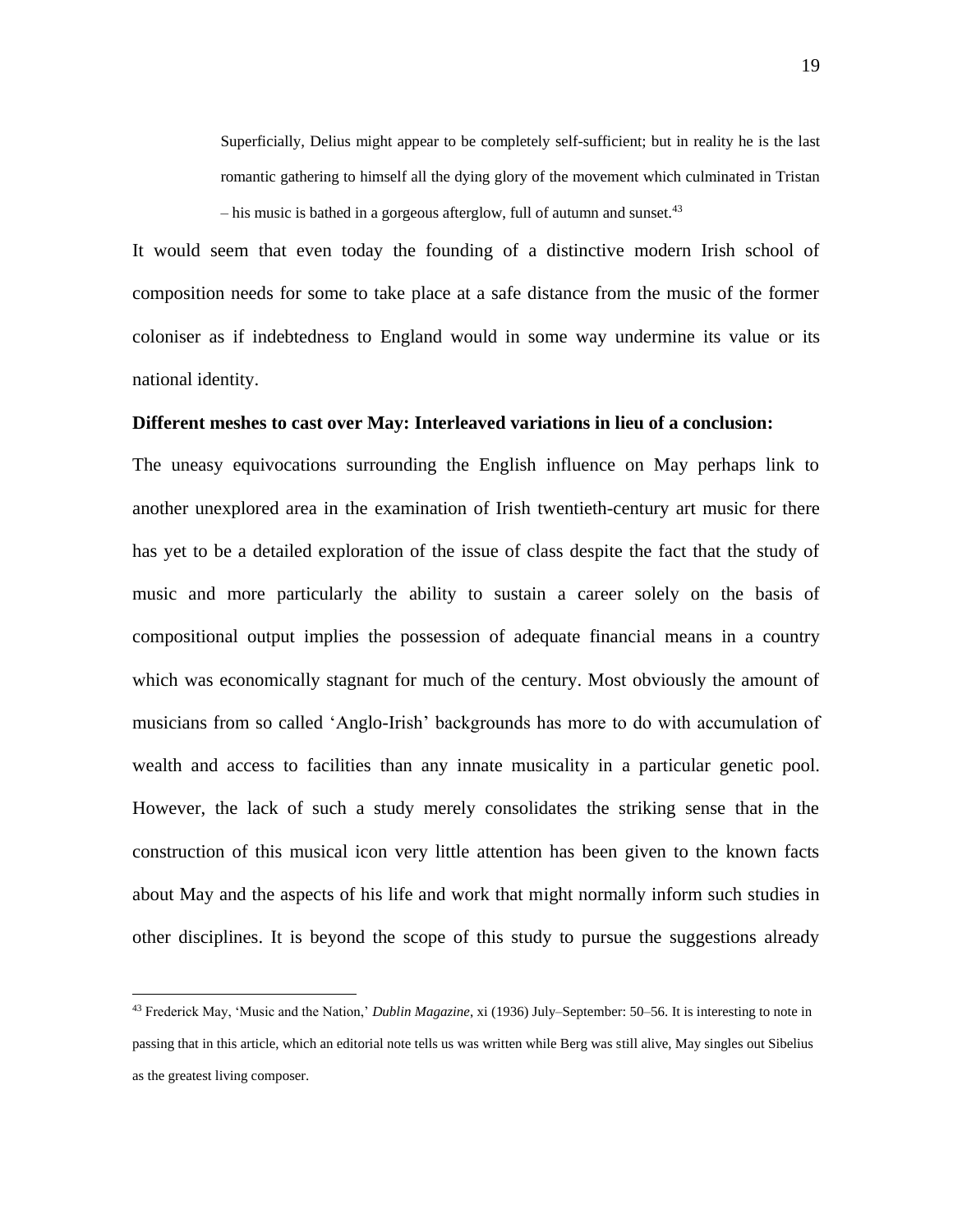alluded to regarding the music through analytical study but instead I will conclude by pulling at two further less-frayed chords that seem particularly relevant to May's work but have been largely ignored to date to suggest other ways in which May's music might be illuminated.

Not everyone has downplayed the English influence on May. Perhaps it is no surprise that Raymond Deane, a composer who has himself genuinely engaged with highmodernism, is unequivocal in his description of May's music:

> Frederick May sought again and again to match himself with the English pastoral tradition, yet approached greatness in the one work – his extraordinary and extraordinarily flawed String Quartet (1936) – in which he dramatised the incompatibility between this tradition and the Viennese modernism which had briefly seized his attention.<sup>44</sup>

The reference to the pastoral tradition here and more pointedly Brian Cass's reference quoted earlier to 'pastoral elements and their associated images of loss and withdrawal' raises the question of what the pastoral represents in the music of May. Most descriptions of the pastoral trope in music tend to concentrate on earlier periods rather than tangle with the complicated strands of the pastoral in twentieth-century Britain. For many it is simply a pejorative term synonymous with nationalism and anti-modernism. In a more nuanced reading Eric Saylor focuses on pastoral writing relating to the First World War noting:

<sup>44</sup> Raymond Deane, 'Exploding the Continuum – The Utopia of Unbroken Tradition',

http://www.raymonddeane.com/articles. In his programme notes for the performance of May's String Quartet at the first Living Music Festival in 2002 Deane was even more direct lamenting the fact that his music had not been 'purged' of 'the lingering vestiges of English pastoral' and describing the *Songs from Prison* as 'a particular disappointment in this regard.'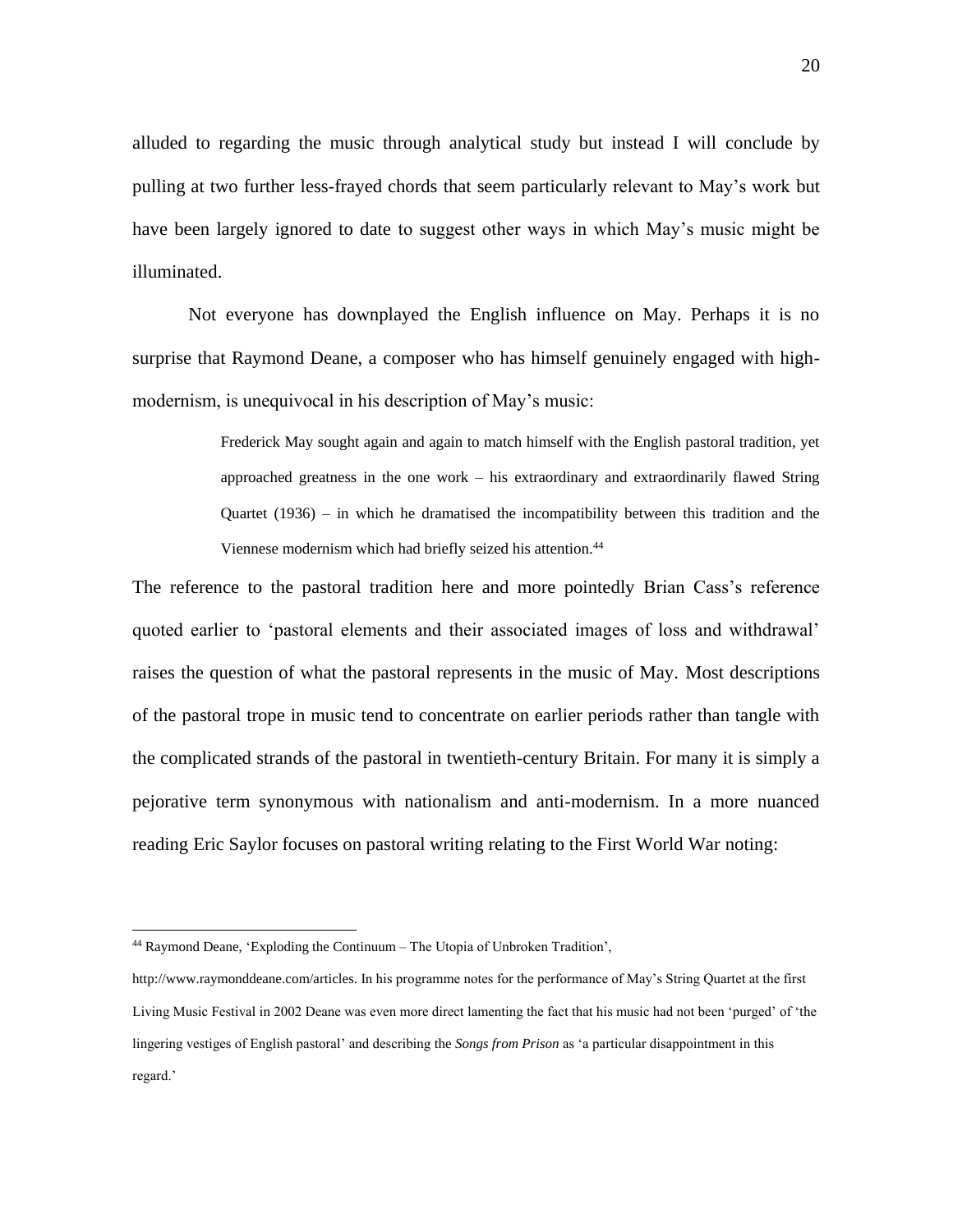Pastoral language can gain power when Arcadia is positioned, not as an escapist safe haven but as a brighter, more appealing world that exists parallel to (or interspersed within) the grimmer trappings of modernity. Though it may be possible to imagine such a prelapsarian world, or even catch occasional glimpses of it, external pressures – social, cultural, historical – preclude its sustained existence in the postlapsarian present. The attraction of the pastoral vision lies in part with the tantalizing hope that certain aspects of it, if realized, could offer a reassuring alternative to modernity's less savory elements.<sup>45</sup>

This idea seems particularly relevant to May's work. His own stated objection to the Second Viennese School was its supposed inability to conjure 'anything joyful like the coming of Spring,' several of his songs deal with images of spring, as do the titles of works such as *Spring Nocturne*. The darker side of life is similarly evoked by the dim shades of *Sunlight and Shadow* or more starkly in the late setting of Hart Crane's *North Labrador* with its concluding image of the journey 'toward no Spring – No birth, no death, no time nor sun.' Even the String Quartet is structured around similar imagery as May himself detailed:

> A little more than half of the way through [the final movement], there is a stormy and stressful section in which I seemed to see a bird of light and gay plumage flying through a sun-dappled wood, and closely pursued by another, larger and predatory, by whom it is attacked and wounded. It manages to escape, however and flies into the higher branches of a tree, singing quietly as it recovers peace ... The music comes to a serene close, something for which I can

<sup>45</sup> Eric Saylor, '"It's not lambkins frisking at all": English Pastoral Music and the Great War', *Musical Quarterly* (2008) 91 (1–2): 39–59.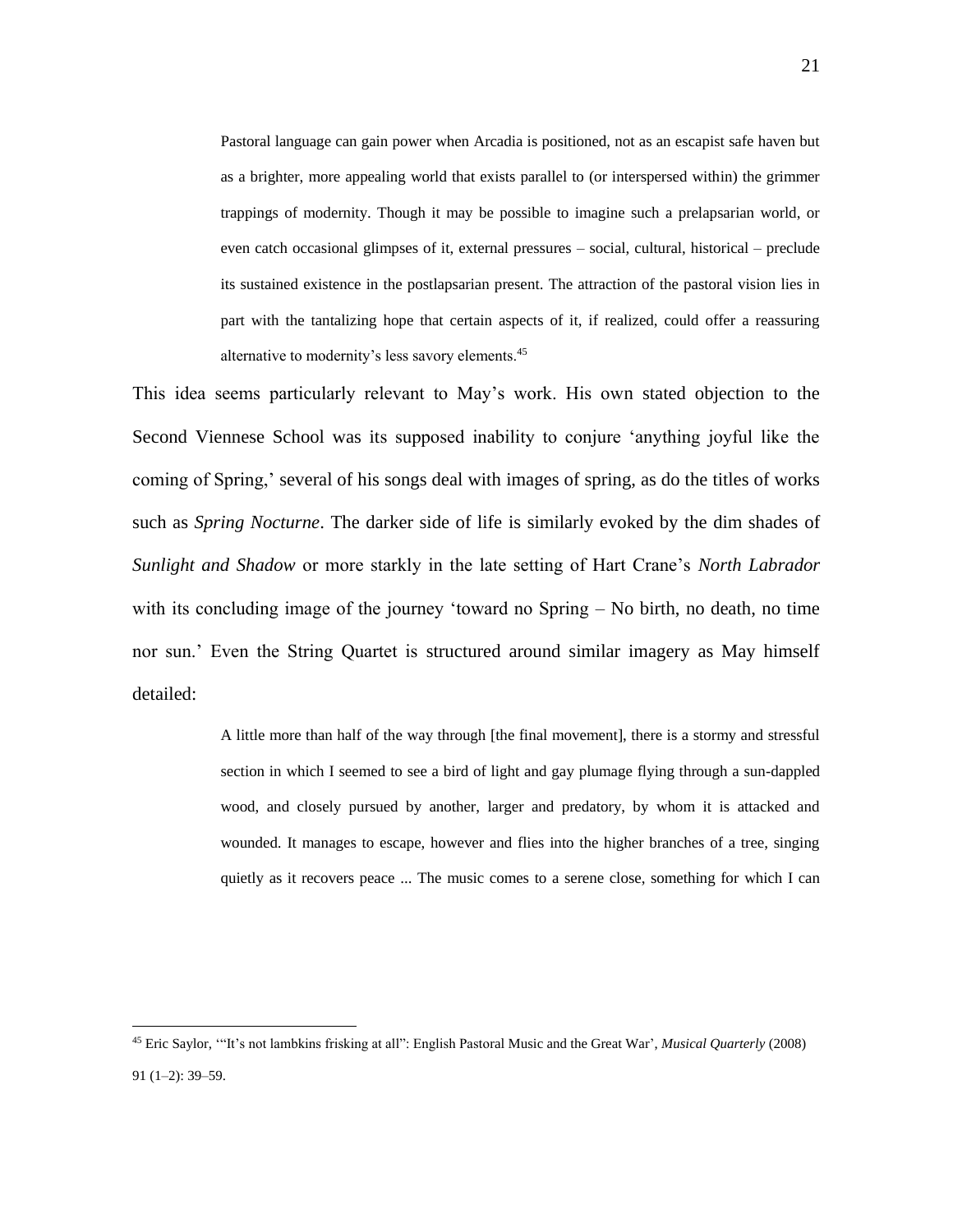offer no rational explanation but perhaps I was thinking subconsciously of a line of Goethe's 'Uber allen Gipfeln ist Ruh.'<sup>46</sup>

Perhaps the most interesting in relation to Saylor's explorations is the concluding section of *Songs from Prison*. The first half of this work sets six extracts from *Das Schwalbenbuch* (1923) by Ernst Toller, poetry inspired by swallows that nested in his prison cell in the Niederschönenfeld penal institute, Bavaria where he was a political prisoner. The second part of the work is to a text by Erich Stadlen, friend of May and refugee from Nazi occupied Austria and is based on Toller's account of how the Governor of the prison reacted after *Das Schwalbenbuch* had been smuggled out of the prison and printed:

> The Governor revenged himself in his own inimitable way. In the spring the swallows returned. They picked out our prison and began to build their nest. Then, at the Governor's command, warders clattered into the cell and callously tore down the almost completed nest. Then the swallows, bewildered and passionately eager began to build three nests simultaneously in three different cells. But they were only half finished when the warder discovered them and repeated the outrage. With the energy of despair they started six nests simultaneously. But they were all torn down. The struggle lasted for seven weeks. At the end, the swallows gave up. One evening the male swallow came alone. The female was dead. $47$

<sup>46</sup> May, *String Quartet in C minor*. The full text of Goethe's Wanderers Nachtlied is 'Über allen Gipfeln /Ist Ruh, /In allen Wipfeln /Spürest du /Kaum einen Hauch; /Die Vögelein schweigen im Walde. /Warte nur, balde /Ruhest du auch.' This translates roughly as 'Over all the mountain tops is peace, in all the treetops you feel barely a breath of air; the little birds in the wood are silent. Wait, soon you will also be at rest.'

<sup>47</sup> Ernst Toller, *Letters from Prison*, trans. and ed. R. Ellis Roberts (London, 1936), p. 322. A more detailed account occurs in Toller's autobiography *I was a German*, trans. Edward Crankshaw (New York, 1981) pp. 287–91. The original is reprinted as an epilogue in Ernst Toller, *Das Schwalbenbuch: Neu herausgegeben und mit zusätzlichen Materialien*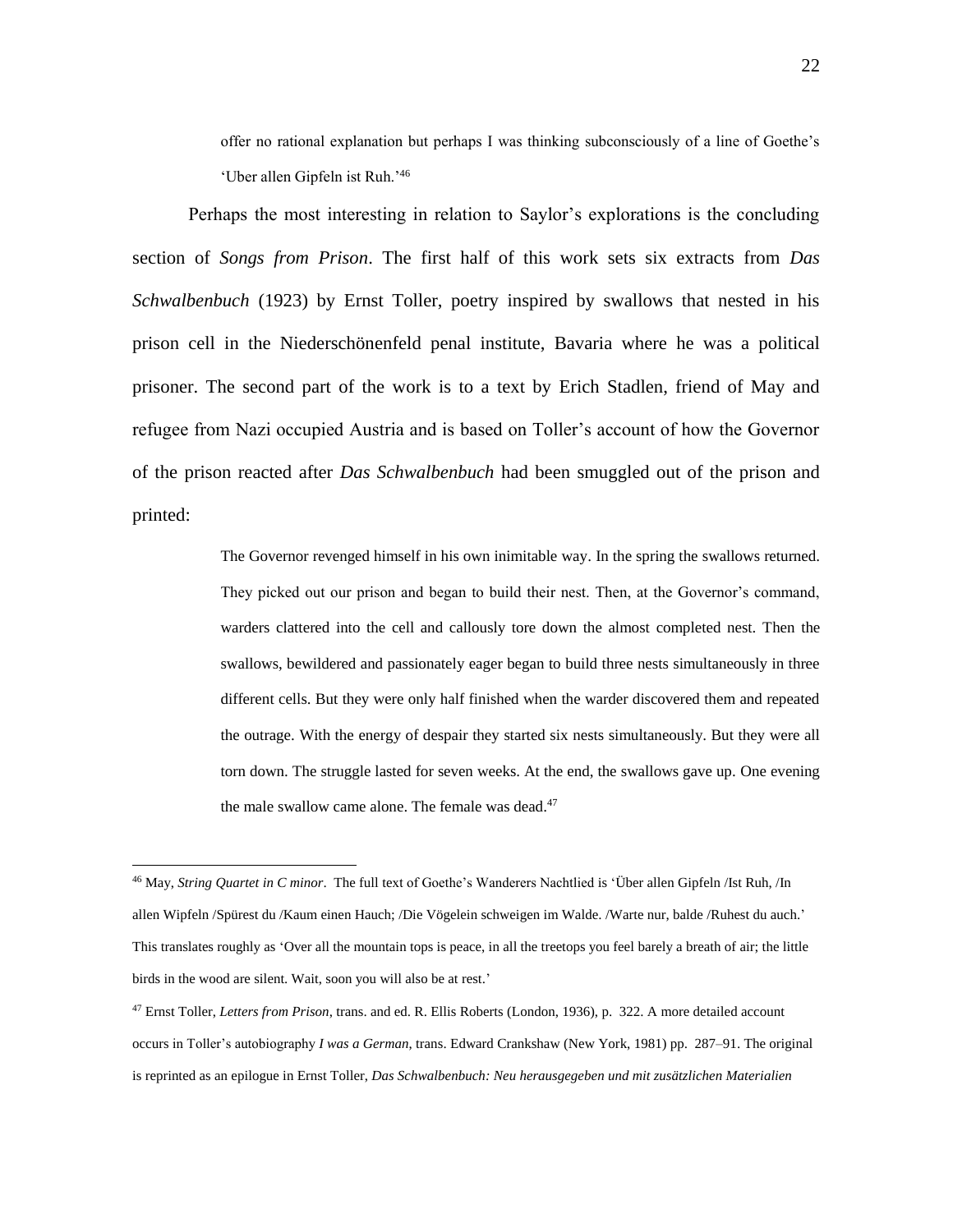Stadlen and May (and their English translator Nigel Heseltine) create a more lurid picture in which unnamed figures beat the prisoner, smash the nest and then hack the swallows to death. The equation of these figures with the Nazis is quite clear and due to their actions the prisoner is left hopeless while 'the dear countryside was senseless desert.' A declamatory section follows in which the singer denounces the blood-drunk evildoer who builds his state (Reich) with lies, death and treachery and describes the flight of birds of light from the scene of death. Unexpectedly, the work concludes with a sudden change of mood as the singer announces: 'But spring will come; the earth waits for spring. And out of the sky legions of slender swallows come swarming back, flying for freedom on the flight of freedom.<sup>48</sup> This sudden Arcadian vision at the close of the work parallels very clearly Saylor's description of the post World War One English pastoral image

Why did May identify so closely with the plight of the Jews at a time when news of their plight was being quietly ignored or suppressed by the Irish state, and why are even his darkest visions illuminated by these pastoral tropes of hope? Brian Boydell in a radio broadcast commented:

*versehen von Hans-Peter Kraus und Werner Schmitt* (Herstellung und Verlag: Books on Demand GmbH, Norderstedt, 2010) pp. 69–77.

<sup>48</sup> The inevitability of spring's return is stronger in the original German text than in Heseltine's translation. 'Doch Frühling kommt, denn immer noch kam Frühling. Und aus der Himmeln werden die Legionen der schlanken Schwalben schwärmend wirder kehren. Fliegend für Freiheit auf der Freiheit Flügel.'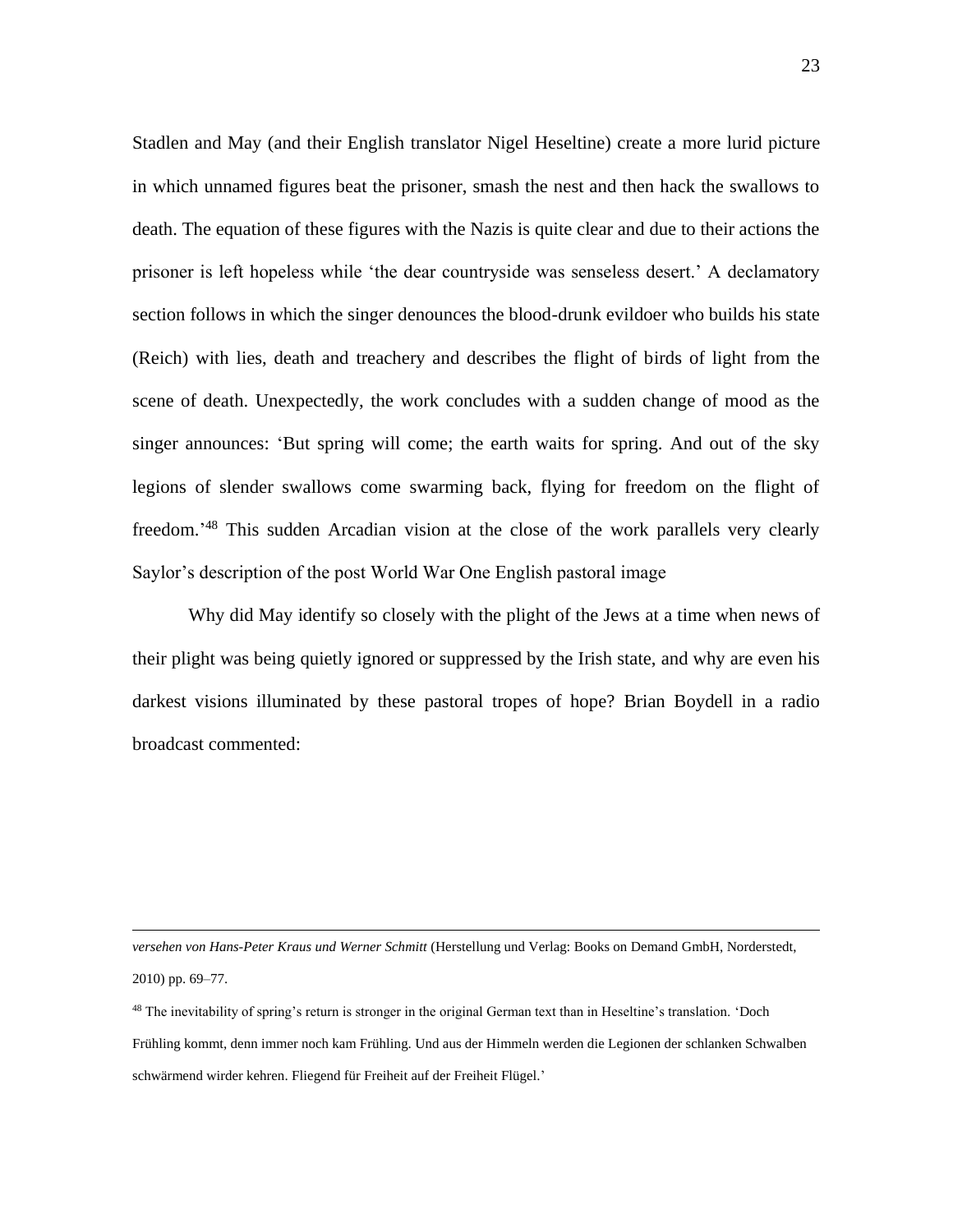Fred had an ardent sympathy for those whose liberty of thought was threatened. A stay in Vienna during the traumatic years preceding the war undoubtedly had a great deal to do with this and he reacted passionately to Ernst Toller's poems, written as a political prisoner.<sup>49</sup>

This was probably written in the belief that May had been in Vienna in 1936 rather than 1933 or 1934 and until the establishment of the exact date of May's Viennese sojourn it is impossible to know what he would have witnessed there.<sup>50</sup> His only contemporaneous public comments on the totalitarian menace in Europe in his study of the relation between music and nation are tied to the ideals of artistic expression rather than political reality: 'It is not surprising that in this mass war of stupidity versus intellect, artists have been singled out for specially virulent and relentless attack.' <sup>51</sup> May's identification with the persecuted or marginalized may in turn stem from his perception of his own place in the stultifying atmosphere of the Free State, a country which had turned its back on the aspirations of revolution and replaced them with an inward looking governance where the potent blend of

<sup>49</sup> Brian Boydell, 'Classics of XXth-Century Music: A series of five programmes for RTÉ, 23 September 1986',

unpublished scripts, Archive of the Contemporary Music Centre, Dublin.

<u>.</u>

 $50$  For example, in 1933 there was already high tension between the left and Christian right after the suspension of the parliament while the accession of Hitler to power in Germany increased the threat from Nazi sympathizers. If May visited in early 1934 he could have witnessed the February uprising while a visit in July would have coincided with an attempted Nazi putsch and the killing of the head of government Engelbert Dollfuss. For an account of the period see Barbara Jelavich, *Modern Austria: Empire and Republic 1815–1986* (Cambridge, 1989) pp. 192–208.

<sup>51</sup> May, 'Music and the Nation.' By the time he came to write *Songs from Prison* he was clear that the work acted as his direct contribution to the war, conveying a deeply urgent message. See letter from May to E. Chapman, 28 August 1941, British Library, Add. 61886, ff.68. In his 1974 interview May comments more directly on the political situation stating 'I chose these poems because I thought they had great relevance to the condition of humanity under Hitler. As I was studying in Vienna in the '30s I was emotionally very involved with the whole Hitler menace.' See 'Kay Kent talks to Frederick May'.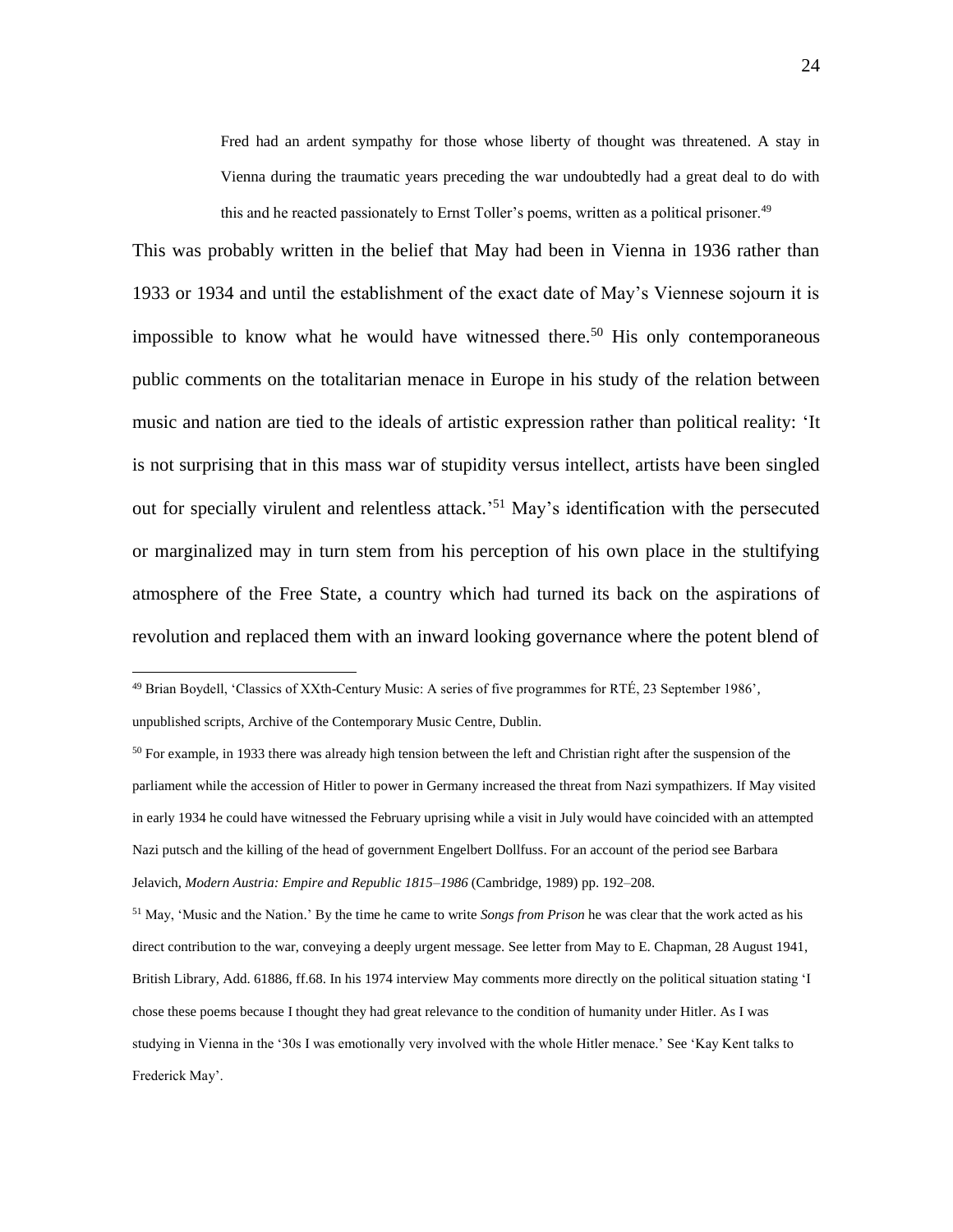nationalism and Catholicism were used to hold together a country unable to generate economic wealth for its people. This atmosphere affected May on a number of levels. He was someone from a Protestant background who had experienced the cosmopolitan life of European cities with strong musical tradition against which he could compare Ireland's ideological stagnation and haphazard musical infrastructure. Performance options for his music were few and far between – his string quartet only received its first Irish performance in 1949 in a performance by an English quartet as there was no adequate Irish ensemble to tackle the piece – and early performances of his larger more complex works tended to get poor reviews from Irish critics unable to comprehend music which stretched beyond the confines of a late nineteenth-century idiom. Ignorance of both the modernist music of Vienna and the English pastoral school is clearly demonstrated in Charles Actons's review of the premiere of *Sunlight and Shadow*, as the critic takes the opportunity to correct the composer for past errors:

> *Songs from Prison* and the String Quartet belong to his Dark Night of the Soul: for all their value as expressions of personal anguish they are too prolix to live permanently. This last barren decade has been perhaps, his 'darkest hour before the dawn.' Now we have this work to mark his new day, and one hopes that he can now go forward in peace with full vision. That this is not fanciful is shown by the serene, fresh, diatonic clarity of *Sunlight and Shadow*. Mr May has left behind him the decaying jungle of dying Vienna that he explored in his dark nightmare: he can now see that there is more in life than *Wozzeck*. 52

The lack of audience, infrastructure and intelligent critical assessment must have exacerbated May's sense of isolation. In addition there were his well-known health

<sup>52</sup> Charles Acton, 'New Work Performed at Winter Prom in Gaiety Theatre', *Irish Times*, 23 January 1956.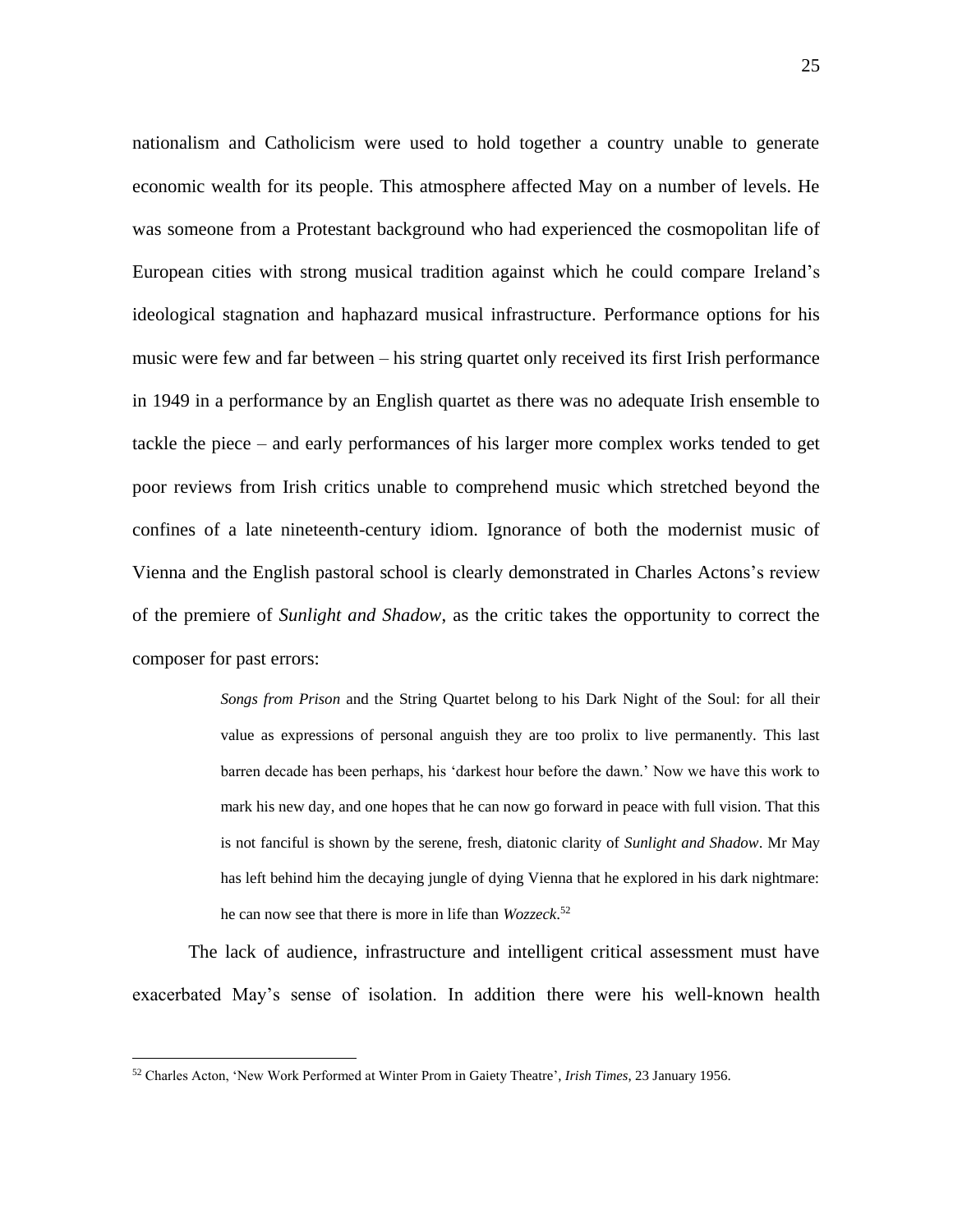difficulties and a further element to May's life which has not been explored in musicological works to date, namely his homosexuality.<sup>53</sup> Richard Pine's study of broadcasting in Ireland is the only musical study in which there is any attempt to link May's work, albeit briefly, to his sexuality:

> Although by 1958 serious illness had rendered May almost completely defunct as a composer, it was not only this impediment that made him speak of 'depression' and 'despair' – his own prewar experiences, including his disappointment at the death of Berg, with whom he had intended to study, had produced his string quartet and the 'Songs from Prison', setting words by Ernst Toller. The 'Songs', in addition to embodying a cry for human dignity in general, may well have had the additional, more specific, focus of May's own homosexuality in the homophobic society of Ireland in the 1940s and after. <sup>54</sup>

May's implicit criminal status as a homosexual could have made him identify with Toller, the political prisoner. On the other hand one could follow this train of thought further. Michael O'Sullivan in his biography of Brendan Behan describes May's infatuation for Behan, concentrating on the period of Behan's imprisonment for shooting at a policeman in Dublin in early 1942. May's *Song's from Prison* was premiered by the BBC Symphony Orchestra directed by Clarence Raybould with William Parsons on 14 December 1942 and at once the possibility of re-reading the work as inspired by Behan's sentencing to fourteen years' penal servitude raises its head.<sup>55</sup> This would however entail a Stoppardian revision of

<sup>53</sup> Philip Graydon summarizes Michael O'Sullivan's findings in passing in his dissertation but does not pursue the connection between May's life and his work; for this reason this information does not appear in his later essay for Irish Musical Studies.

<sup>54</sup> Richard Pine, *Music and Broadcasting in Ireland*, (Dublin, 2005), p. 225.

<sup>55</sup> For an account of the premiere, see Arthur Duff, 'Songs from Prison: Frederick May', *Irish Times*, 16 December 1942.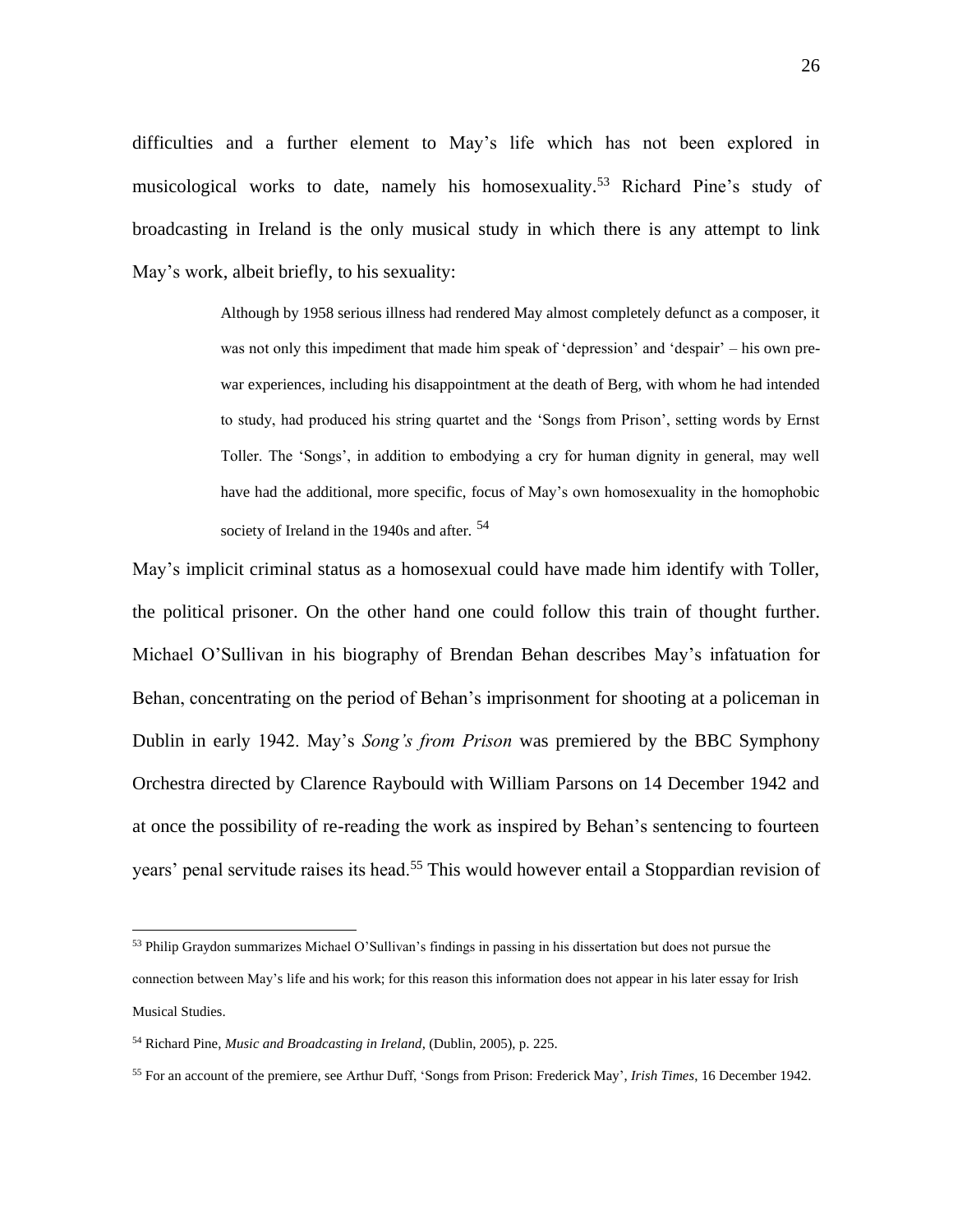the actual date of composition, 1941; while May's surviving manuscripts give no clues regarding the date of composition the overlap of material between this work and his incidental music for the UCD Dramatic Society's production in March 1941 of Maxwell Anderson's *Winterset* suggest a date early in 1941 and the work was complete by June 1941 when he travelled to London to show it to Sir Adrian Boult.<sup>56</sup> However, even this earlier date does not rule out the possibility of a personal connection with one of the themes of the work. May first became acquainted with Behan in 1938 when Behan was fifteen.<sup>57</sup> A year later, at the age of sixteen Behan travelled to Liverpool where he was arrested in possession of explosives. After three months in Walton Gaol he spent three years in Borstal detention before returning to Ireland in November 1941.<sup>58</sup> A work penned in the early part of 1941 could therefore be read as being linked to the imprisonment in England for political reasons of the boy with whom he had fallen in love. On the other hand one does not have to map the work in such a simple biographical fashion as the general themes of imprisonment, isolation, brutality, intolerance and the belief in the possibility of a better existence in some utopian spring can all be linked directly to the position of May as a homosexual in Ireland in the 1930s and 1940s where liberty of thought and liberty of action were both forbidden. There is also no doubt that in Ireland and Britain at the time Oscar Wilde's imprisonment was still a resonant image for homosexuals and so the image of the prisoner could have had

<sup>56</sup> The parts of May's *Winterset* music are held by Trinity College Library, Manuscripts Department, MS4918 with the timpani part catalogued as MS4939/10. His visit to London is detailed in a letter from May to E. Chapman, 28 August 1941, British Library, Add. 61886, ff.68.

<sup>57</sup> Michael O'Sullivan, *Brendan Behan: A Life* (Dublin, 1997), p. 91

<sup>58</sup> Colbert Kearney, 'Brendan Behan', in *Dictionary of Irish Biography* http://dib.cambridge.org.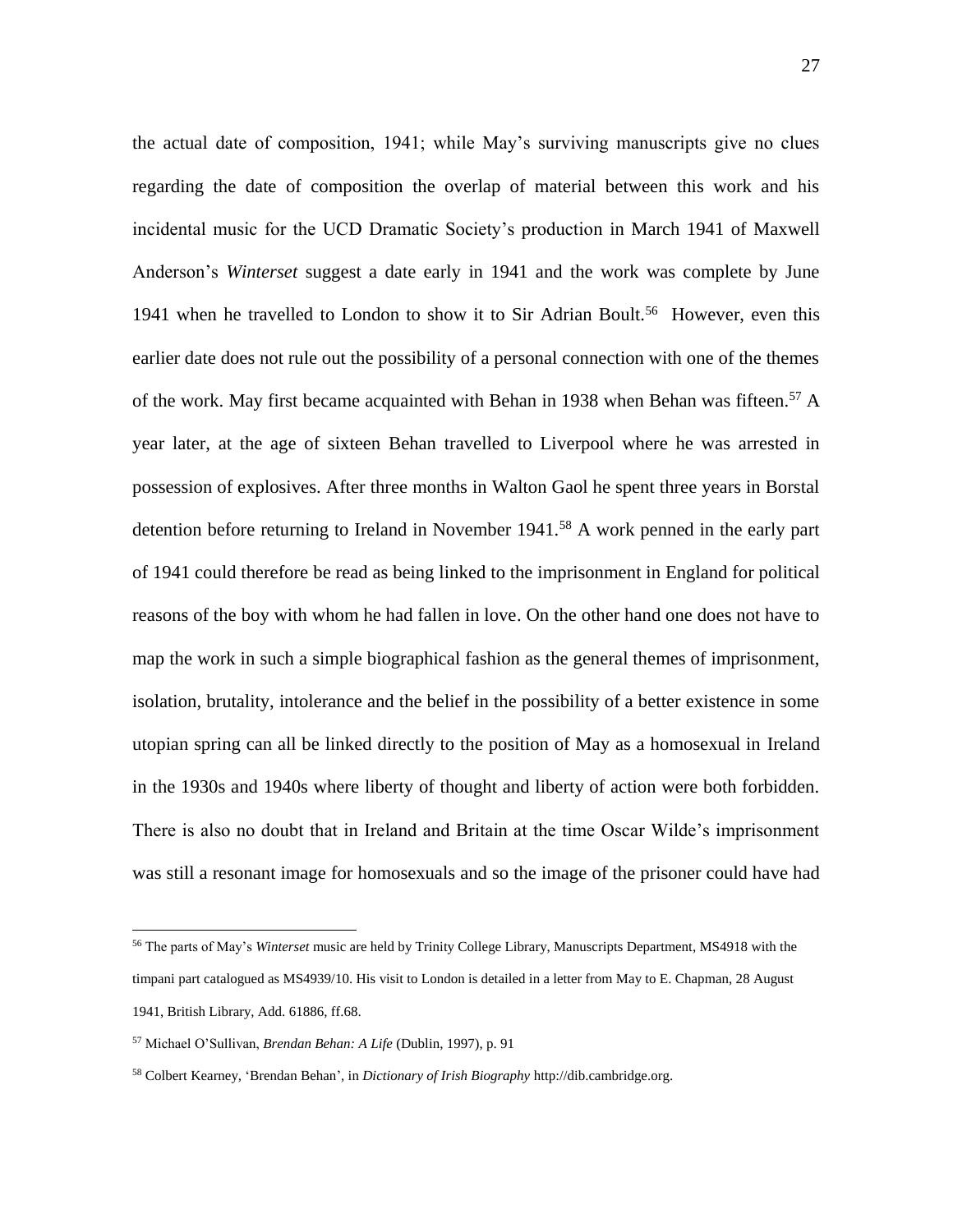an extra significance as could the imagined spring of freedom. In this context one could reread May's 1974 comments regarding the conclusion of his *Songs from Prison*:

> Now I still think that Hitler's extermination of the Jews was the most appalling crime, but I can see that if I'd been more realistic I'd have understood that Hitler's defeat did not mean that humanity would be freed from his system. If I'd known more about politics I suppose I'd have been more percipient.<sup>59</sup>

Europe may have been freed of the spectre of the Nazis but the Free State was not to accept social liberation until long after May's death.

In an article about Arnold Bax, May described the greatest difficulty of musical criticism as being the ability to 'see a work of music through the eyes of its creator and not through the distorting mirror of one's own personal preoccupations or theories.<sup>'60</sup> This has been the fate of May in musicological writing to date. One could almost say that in the absence of an ideal Frederick May it was necessary for someone to invent him. Of course, May himself was not above a little myth making. A publicity piece in the *Irish Times* in November 1935, shortly before he was appointed music director at the Abbey, describing him as 'just returned' from Europe, carefully juxtaposes an impressive curriculum vitae of awards, prestigious teachers in London and the glamour of European travel before striking the necessary national note (possibly with the prize of the Abbey in mind) to conclude: 'Mr. May tells me he is going to remain in Dublin. He is deeply interested in folk music, especially Irish music, and has come back stimulated by his Viennese experiences, to steep

<sup>59</sup> 'Kay Kent talks to Frederick May.'

<sup>60</sup> Frederick May, 'The Late Sir Arnold Bax', *The Bell*, Vol. XIX, No. 3, (February, 1954): 37.